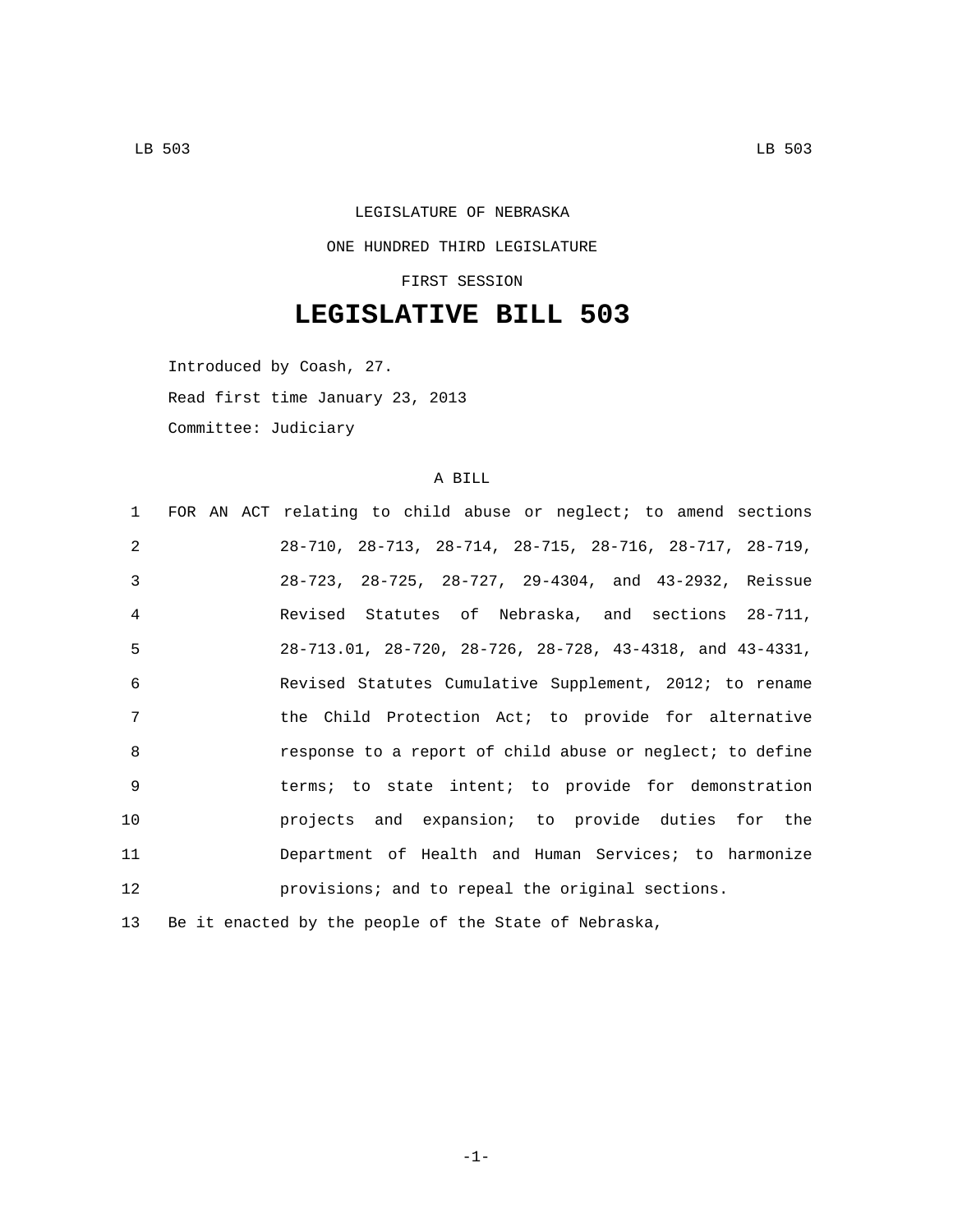| 1              | Section 1. Section 28-710, Reissue Revised Statutes of               |
|----------------|----------------------------------------------------------------------|
| $\overline{c}$ | Nebraska, is amended to read:                                        |
| 3              | 28-710 (1) Sections 28-710 to 28-727 and sections 2 to 7             |
| 4              | of this act shall be known and may be cited as the Child Protection  |
| 5              | and Family Safety Act.                                               |
| 6              | (2) For purposes of the Child Protection and Family                  |
| 7              | Safety Act:                                                          |
| 8              | (a) Alternative response means a comprehensive assessment            |
| 9              | of (i) the risk of subsequent child abuse or neglect, (ii) family    |
| 10             | strengths and needs, and (iii) the provision of or referral for      |
| 11             | necessary services. Alternative response does not include an         |
| 12             | investigation or a formal determination as to whether child abuse or |
| 13             | neglect has occurred;                                                |
| 14             | (b) Assessment means a comprehensive assessment of child             |
| 15             | safety, risk of subsequent child abuse or neglect, and family        |
| 16             | strengths and needs that is applied to a child abuse or neglect      |
| 17             | report that does not allege knowing or intentional child abuse or    |
| 18             | neglect. Assessment does not include a determination as to whether   |
| 19             | the child abuse or neglect occurred but does determine the need for  |
| 20             | services to address the safety of family members and the risk of     |
| 21             | subsequent abuse or neglect;                                         |
| 22             | $(a)$ (c) Child abuse or neglect<br>knowingly,<br>means              |
| 23             | intentionally, or negligently causing or permitting a minor child to |
| 24             | be:                                                                  |
| 25             | (i) Placed in a situation that endangers his or her life             |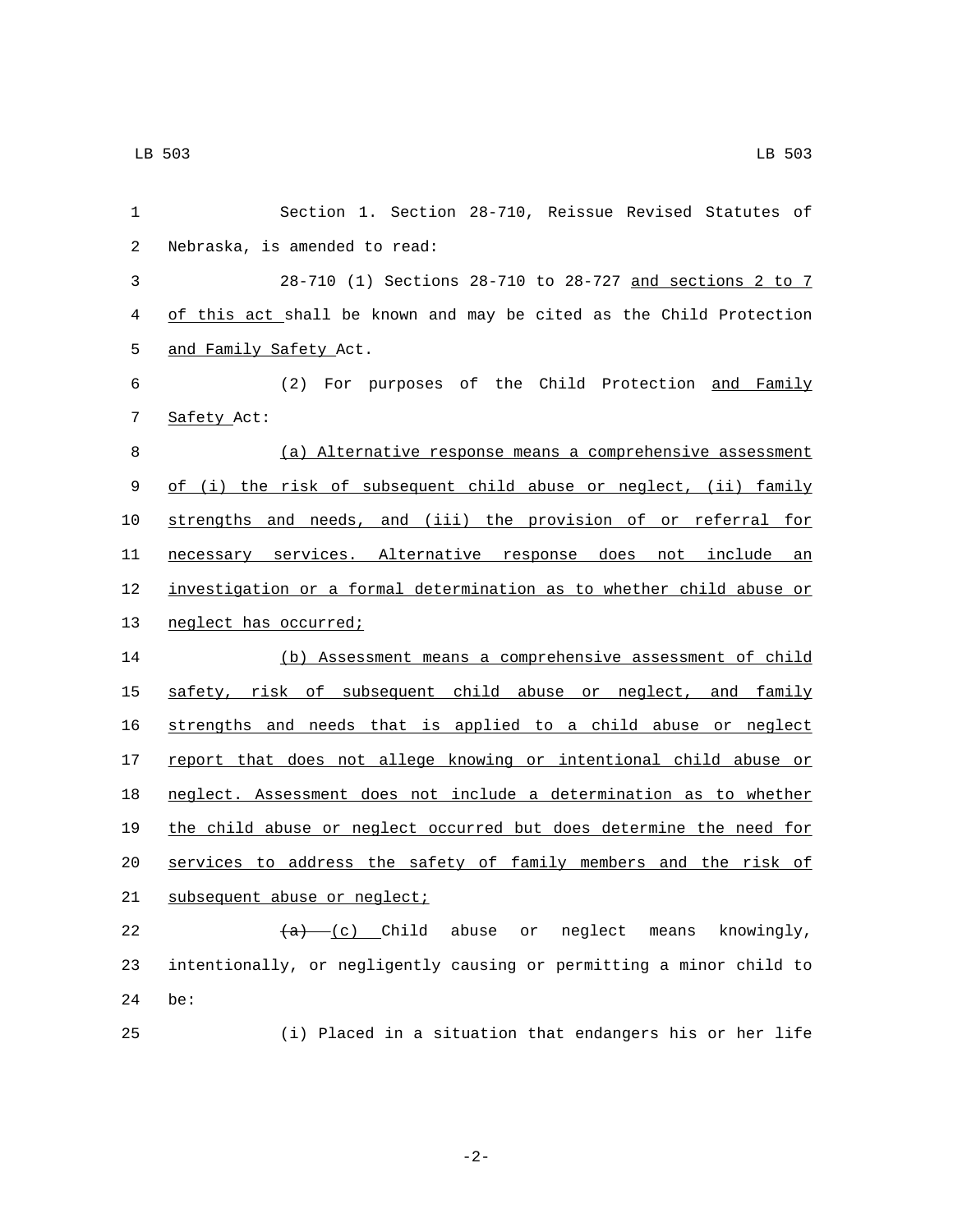1 or physical or mental health; 2 (ii) Cruelly confined or cruelly punished; 3 (iii) Deprived of necessary food, clothing, shelter, or care;4 5 (iv) Left unattended in a motor vehicle if such minor child is six years of age or younger;6 7 (v) Sexually abused; or 8 (vi) Sexually exploited by allowing, encouraging, or 9 forcing such person to solicit for or engage in prostitution, 10 debauchery, public indecency, or obscene or pornographic photography, 11 films, or depictions; 12 (b) (d) Department means the Department of Health and 13 Human Services; 14 (e) Investigation means fact gathering related to the 15 current safety of a child and the risk of subsequent child abuse or 16 neglect that determines whether child abuse or neglect has occurred 17 and whether child protective services are needed; 18  $(e)$   $(f)$  Law enforcement agency means the police 19 department or town marshal in incorporated municipalities, the office 20 of the sheriff in unincorporated areas, and the Nebraska State 21 Patrol; 22  $(d)-(q)$  Out-of-home child abuse or neglect means child 23 abuse or neglect occurring in day care homes, foster homes, day care 24 centers, group homes, and other child care facilities or 25 institutions; and

-3-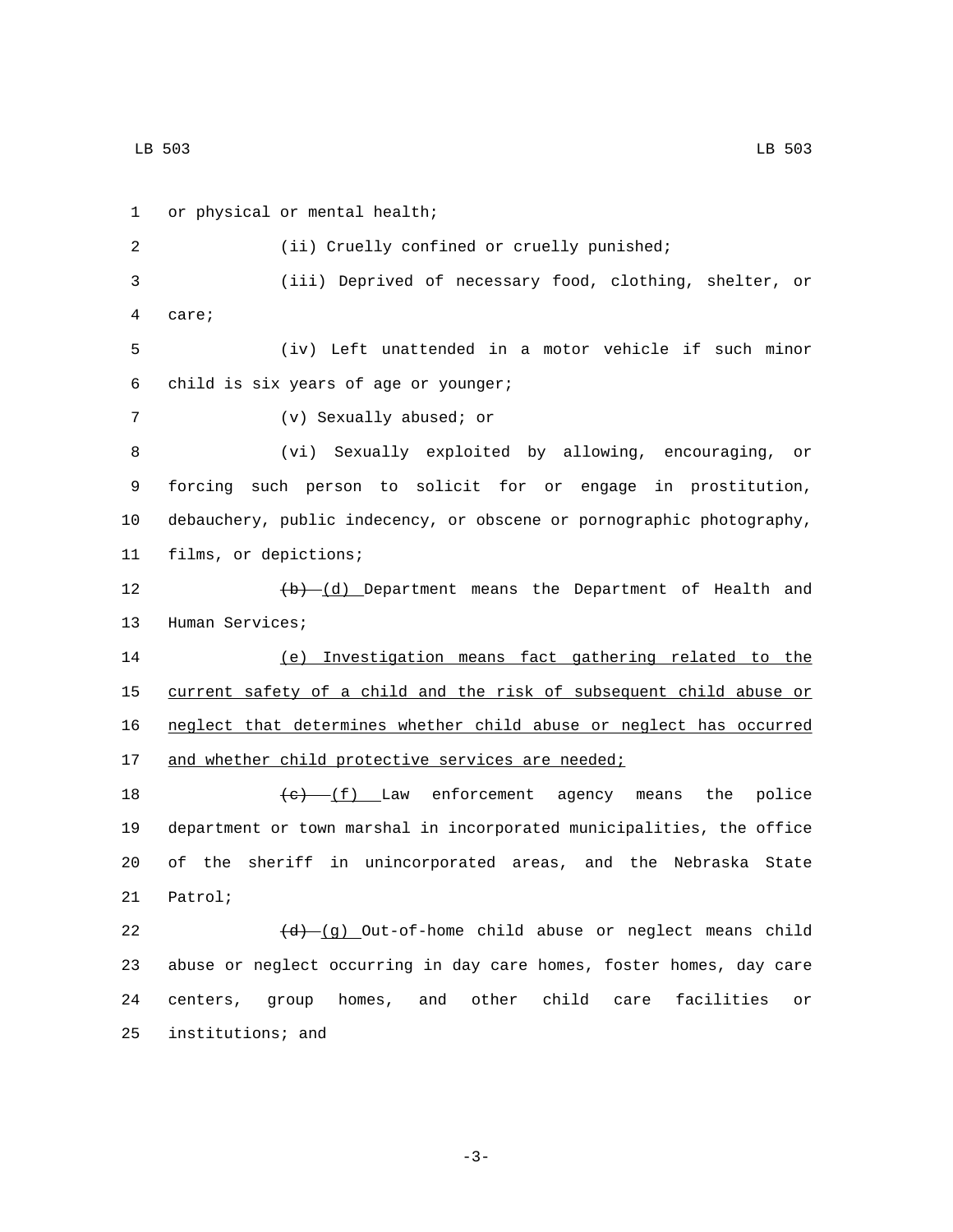| $\mathbf 1$ | $(e)$ (h) Subject of the report of child abuse or neglect             |
|-------------|-----------------------------------------------------------------------|
| 2           | means the person or persons identified in the report as responsible   |
| 3           | for the child abuse or neglect.                                       |
| 4           | Sec. 2. (1) The Legislature declares that the public                  |
| 5           | policy of the State of Nebraska is to protect children whose health   |
| 6           | or welfare may be jeopardized by abuse or neglect. The Legislature    |
| 7           | recognizes that most families want to keep their children safe, but   |
| 8           | circumstances or conditions sometimes interfere with their ability to |
| $\mathsf 9$ | do so. Families and children are best served by interventions that    |
| 10          | engage their protective capacities and address immediate safety       |
| 11          | concerns and ongoing risks of child abuse or neglect. In furtherance  |
| 12          | of this public policy and the family policy and principles set forth  |
| 13          | in sections 43-532 and 43-533, it is the intent of the Legislature to |
| 14          | strengthen the family and make the home, school, and community safe   |
| 15          | for children by promoting responsible child care in all settings and  |
| 16          | to provide, when necessary, a safe temporary or permanent home        |
| 17          | environment for abused or neglected children.                         |
| 18          | (2) In addition, it is the policy of this state to                    |
| 19          | require the reporting of child abuse or neglect in home, school, and  |
| 20          | community settings; to provide for alternative response, when         |
| 21          | appropriate, as the preferred response to reports not alleging        |
| 22          | substantial child abuse or neglect; to require an investigation when  |
| 23          | the report alleges substantial child abuse or neglect; and to provide |
| 24          | protective services, family support, and family preservation services |

25 in appropriate cases.

 $-4-$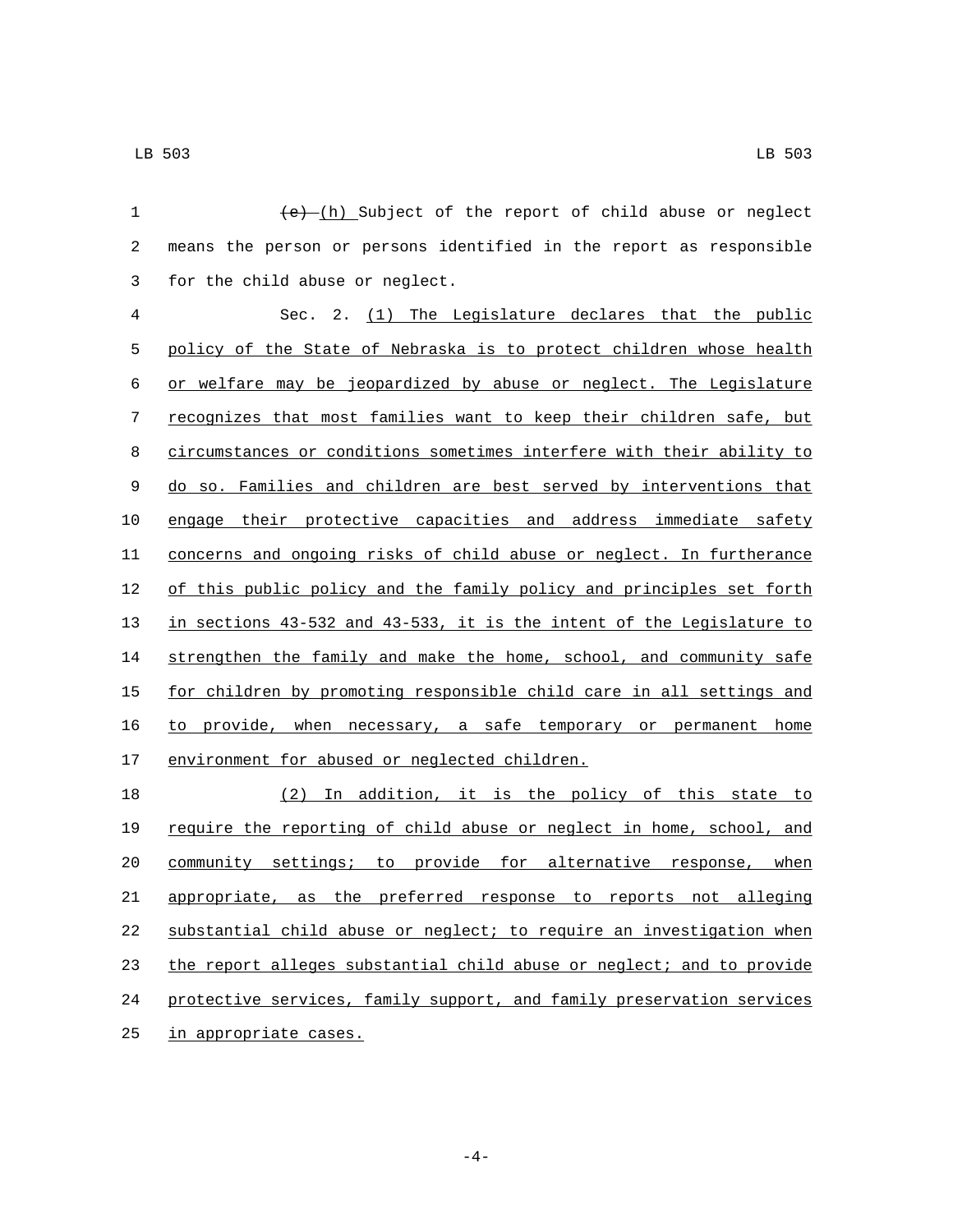| $\mathbf 1$ | (1) The department, in consultation with the<br>Sec. 3.               |
|-------------|-----------------------------------------------------------------------|
| 2           | Nebraska Children's Commission, shall develop an alternative response |
| 3           | implementation plan in accordance with sections 2 to 7 of this act.   |
| 4           | When the alternative response implementation plan has been developed, |
| 5           | the department may begin using alternative response in up to five     |
| 6           | alternative response demonstration project locations that are         |
| 7           | designated by the department in consultation with the commission. The |
| 8           | department shall provide a report of an evaluation done pursuant to   |
| 9           | subsection (2) of this section to the Legislature and the commission  |
| 10          | by December 15, 2014. The department may begin using alternative      |
| 11          | response in up to five additional alternative response demonstration  |
| 12          | project locations on January 1, 2015. The department shall provide a  |
| 13          | report of another evaluation done pursuant to subsection (2) of this  |
| 14          | section to the Legislature and the commission by November 15, 2015.   |
| 15          | The department may continue using alternative response until May 15,  |
| 16          | 2016. Continued use of alternative response thereafter requires       |
| 17          | approval of the Legislature.                                          |
| 18          | (2)<br>The department shall contract with an independent              |
| 19          | entity to evaluate the alternative response demonstration projects.   |
| 20          | The evaluation shall include, but is not limited to, data on impact   |
| 21          | on child safety and the recurrence of child abuse or neglect, family  |
| 22          | access to services, and entry of children into out-of-home care and   |
| 23          | the costs of the implementation and use of alternative response.      |
| 24          | (3) The Nebraska Children's Commission shall advise the               |
| 25          | department on:                                                        |

-5-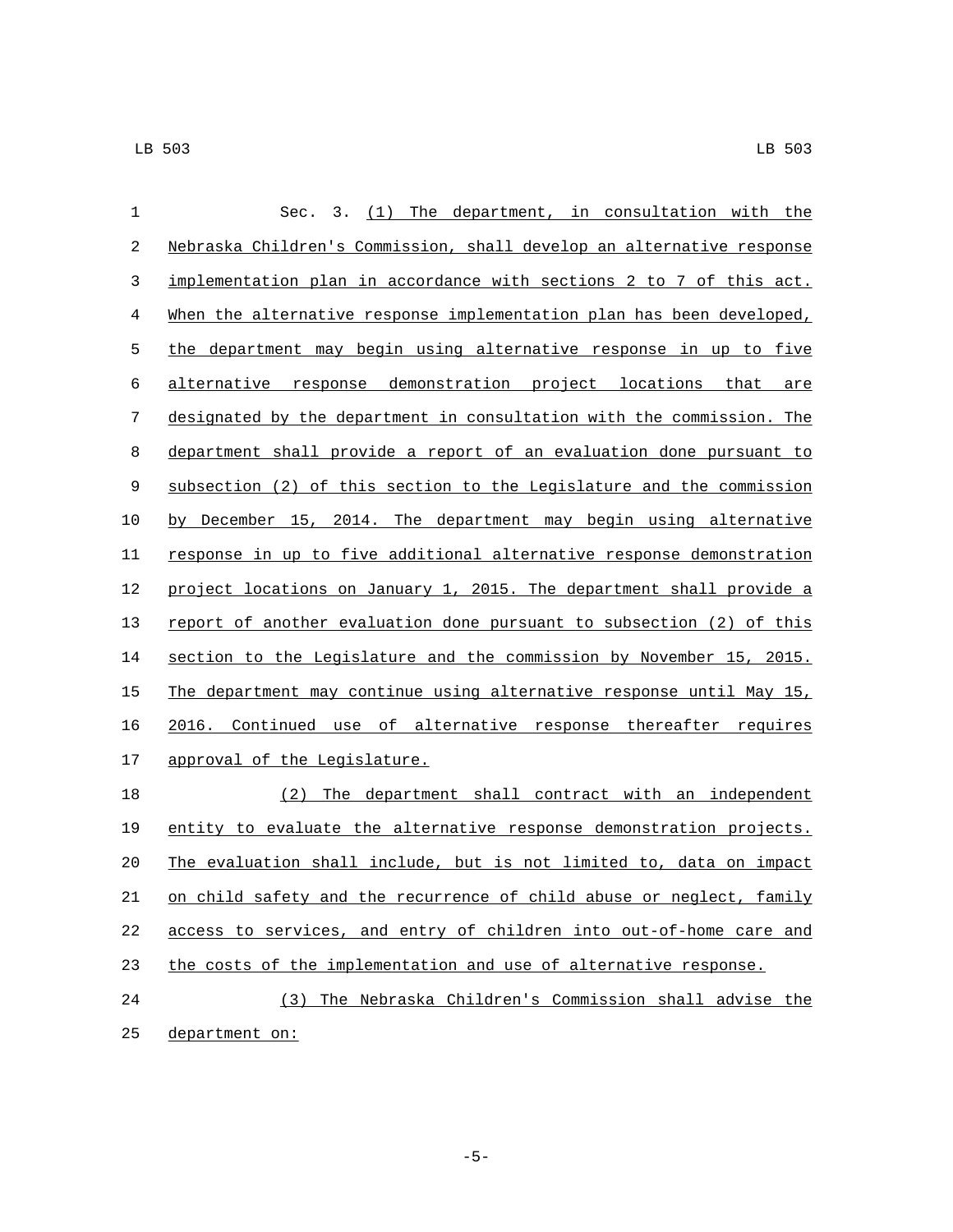| $\mathbf 1$ | (a)<br>The<br>development of the alternative response                 |
|-------------|-----------------------------------------------------------------------|
| 2           | implementation plan for alternative response demonstration projects;  |
| 3           | (b) Oversight and monitoring of the alternative response              |
| 4           | implementation plan;                                                  |
| 5           | (c) Consulting with child welfare stakeholders, service               |
| 6           | providers, and other community partners for feedback and              |
| 7           | recommendations on the alternative response implementation plan;      |
| 8           | (d) Defining the scope of the independent evaluation of               |
| 9           | the implementation of alternative response; and                       |
| 10          | (e) Defining the scope of the ongoing evaluation of the               |
| 11          | alternative response.                                                 |
| 12          | (4) The department shall adopt and promulgate rules and               |
| 13          | regulations governing the use of alternative response, the transfer   |
| 14          | of cases between investigation and alternative response, the rights   |
| 15          | of families offered alternative response, the provision of voluntary  |
| 16          | services, and the collection, sharing, and reporting of data prior to |
| 17          | the use of alternative response.                                      |
| 18          | Sec. 4. (1) This section applies to alternative response              |
| 19          | demonstration projects designated under section 3 of this act.        |
| 20          | When any physician, any medical institution, any<br>(2)               |
| 21          | nurse, any school employee, any social worker, the Inspector General  |
| 22          | appointed under section 43-4317, or any other person has reasonable   |
| 23          | cause to believe that a child has been subjected to child abuse or    |
| 24          | neglect or observes such child being subjected to conditions or       |
| 25          | circumstances which reasonably would result in child abuse or         |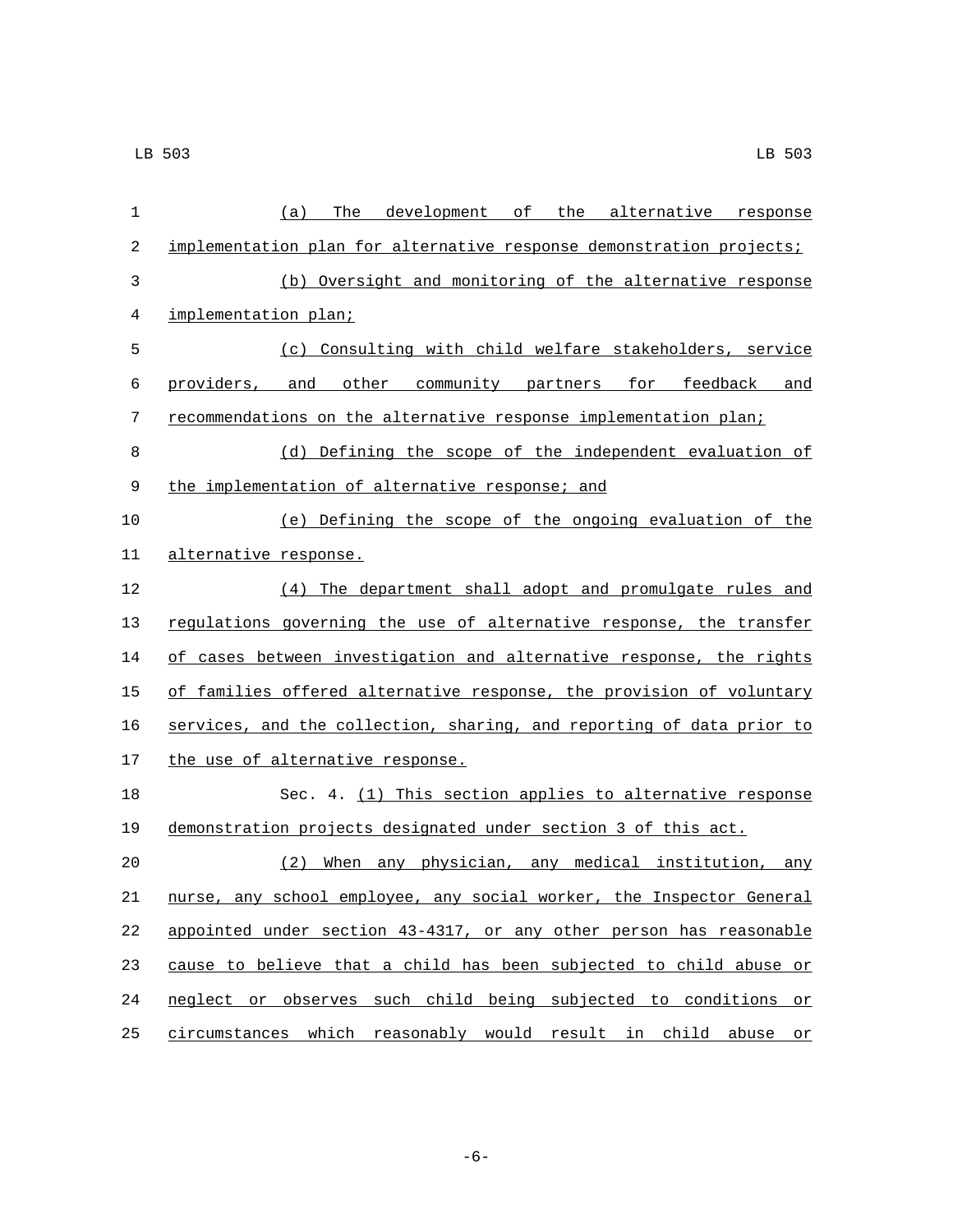| $\mathbf 1$  | neglect, he or she shall report or cause a report of such incident to |
|--------------|-----------------------------------------------------------------------|
| 2            | be made to the department on the toll-free telephone number described |
| $\mathbf{3}$ | in subsection (3) of this section or the department may request such  |
| 4            | report in writing. The reporter shall provide his or her name and     |
| 5            | address, and to the extent available the address and age of the       |
| 6            | abused or neglected child, the address of the person or persons       |
| 7            | having custody of the abused or neglected child, the nature and       |
| 8            | extent of the child abuse or neglect or the conditions and            |
| 9            | circumstances which would reasonably result in such child abuse or    |
| 10           | neglect, any evidence of previous child abuse or neglect including    |
| 11           | the nature and extent, and any other information which in the opinion |
| 12           | of the reporter may be helpful in establishing the cause of such      |
| 13           | child abuse or neglect and the identity of the perpetrator or         |
| 14           | perpetrators. If a law enforcement agency rather than the department  |
| 15           | receives an initial report of child abuse or neglect and immediate    |
| 16           | action is required under the circumstances, the law enforcement       |
| 17           | agency shall immediately proceed with an investigation and notify the |
| 18           | department as soon as possible.                                       |
| 19           | (3) The department shall maintain a statewide toll-free               |
| 20           | telephone number to be used by any person any hour of the day or      |
| 21           | night, any day of the week, to make reports of child abuse or         |
| 22           | neglect.                                                              |
| 23           | Sec. 5. (1) This section applies to alternative response              |
| 24           | demonstration projects designated under section 3 of this act.        |
| 25           | (2) Upon the receipt of a report of child abuse and                   |

-7-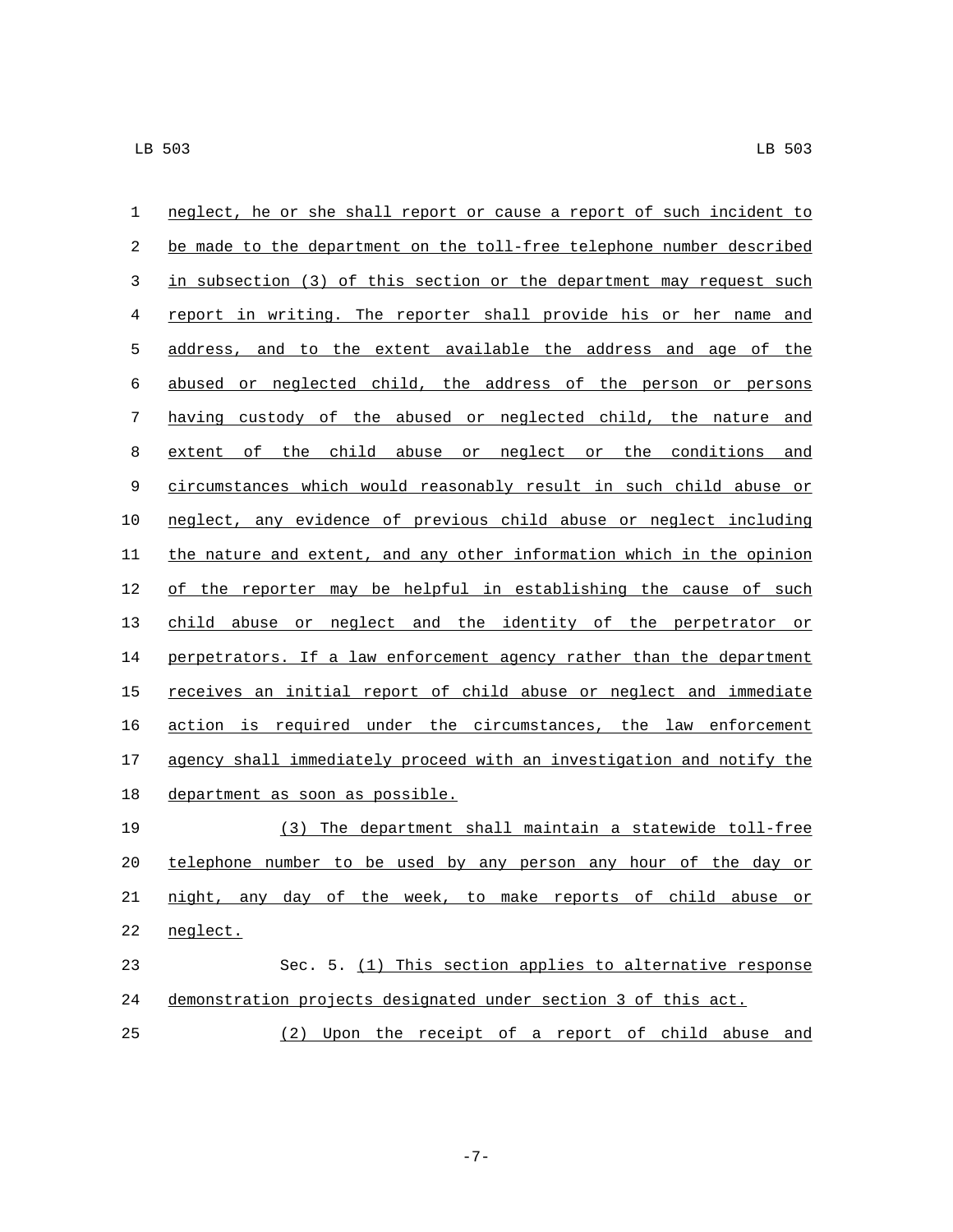| $\mathbf 1$ | neglect by telephone or in writing required by section 4 of this act, |
|-------------|-----------------------------------------------------------------------|
| 2           | the department shall immediately determine the response to the report |
| 3           | of child abuse or neglect. The department shall not use alternative   |
| 4           | response if: The report includes allegations of physical abuse that   |
| 5           | has resulted in serious bodily injury, as defined in section 28-109,  |
| $\sqrt{6}$  | to a child; bodily injury, as defined in section 28-109, to a child   |
| 7           | sustained during the commission of a domestic assault under section   |
| 8           | 28-323; sexual assault of a child under section 28-319.01 or          |
| $\mathsf 9$ | 28-320.01; neglect resulting in bodily injury, as defined in section  |
| 10          | 28-109, to a child; a child death in which the alleged perpetrator    |
| 11          | resides with other children in the home; the manufacture, as defined  |
| 12          | in section 28-401, of methamphetamine; a positive methamphetamine     |
| 13          | screen or test during the term of a pregnancy; child contact with     |
| 14          | methamphetamine including, but not limited to, a positive meconium or |
| 15          | hair follicle screen test; a report of an adult or caretaker, as      |
| 16          | defined in section 71-6721, residing in the home with a child where   |
| 17          | such adult or caretaker has previously had his or her parental rights |
| 18          | terminated; abuse or neglect in a household where an active           |
| 19          | investigation by the Division of Children and Family Services of the  |
| 20          | Department of Health and Human Services is occurring of one or more   |
| 21          | individuals residing in the home; abuse or neglect in a household     |
| 22          | where an individual or family is currently receiving services through |
| 23          | the Protection and Safety section of the Division of Children and     |
| 24          | Family Services; or a child has been recovered from a kidnapping.     |
| 25          | Alternative response shall not be used for out-of-home child abuse    |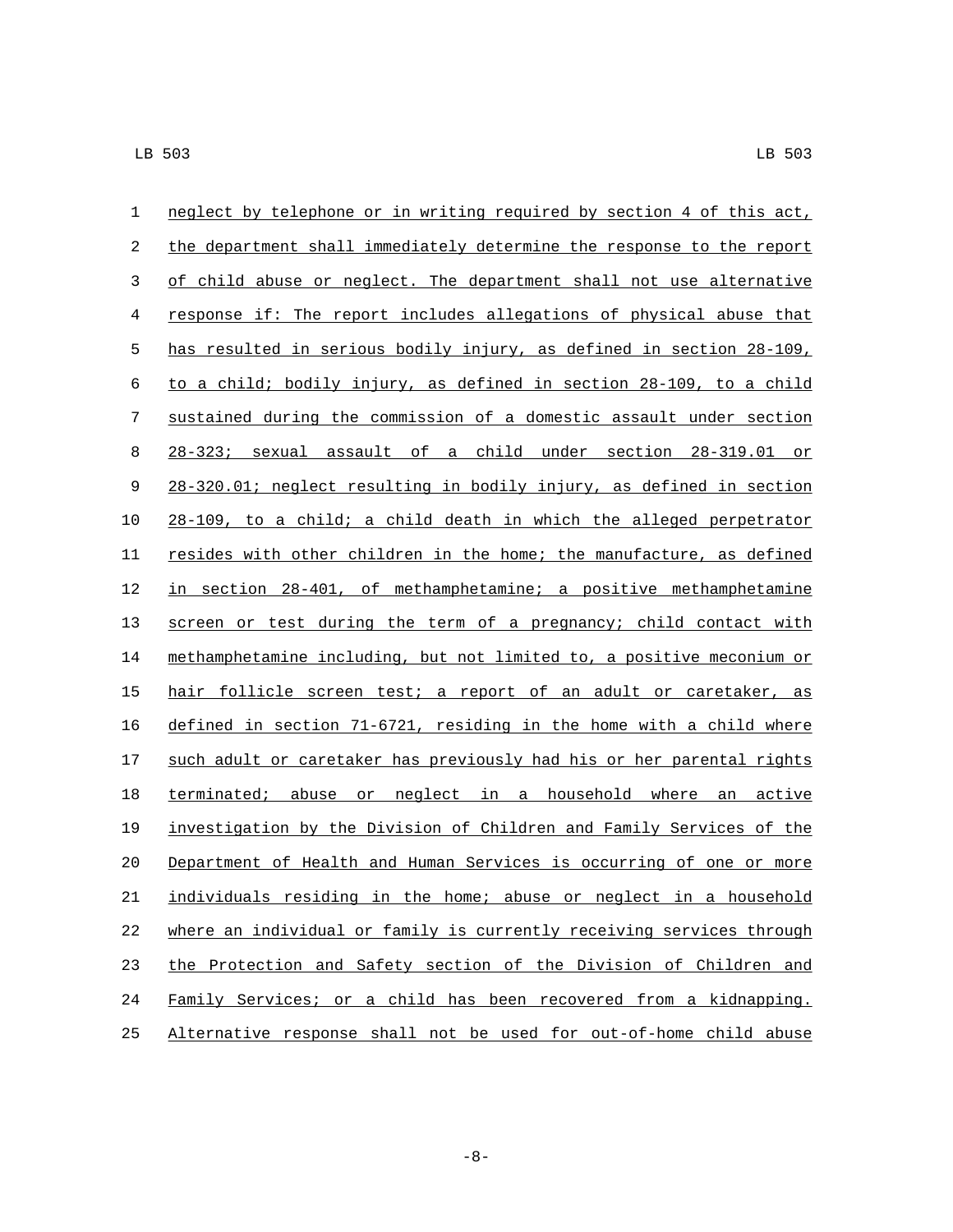|  | and neglect reports. |
|--|----------------------|
|  |                      |

 (3) If the response is an investigation, the department shall notify the appropriate law enforcement agency to immediately investigate the report, take immediate steps to protect the child, and institute legal proceedings, if appropriate. In situations of alleged out-of-home child abuse or neglect if the person or persons to be notified have not already been notified and the person to be notified is not the subject of the report of child abuse or neglect, 9 the law enforcement agency shall immediately notify the person or persons having custody of each child who has allegedly been abused or neglected that such report of alleged child abuse or neglect has been made and shall provide such person or persons with information of the nature of the alleged child abuse or neglect. The law enforcement 14 agency may request assistance from the department during investigation for purposes of assessing risk of harm to the child involved. The department shall also provide services as are necessary 17 and appropriate under the circumstances to protect and assist the 18 child and to preserve the family. The law enforcement agency shall, by the next working day after the investigative response, notify the department as to whether or not an investigation is being undertaken by the law enforcement agency. The law enforcement agency shall provide the department with a copy of each investigation done under 23 this section.

 (4) In the case of alternative response, the department may complete the assessment described in subdivision (2)(b) of

-9-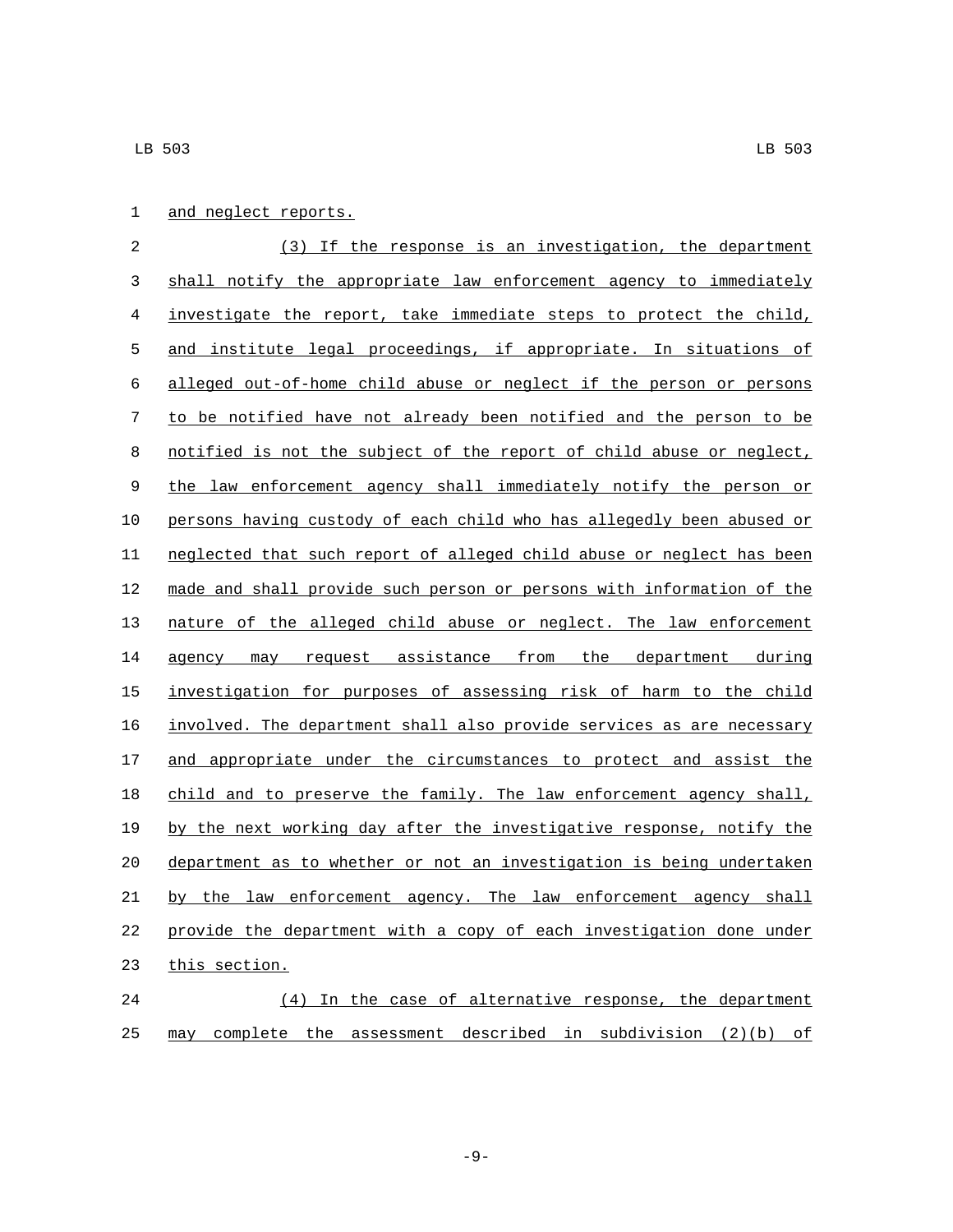section 28-710. The department shall transfer a subject of a report being given alternative response to a law enforcement agency for investigation if the department determines that a child's safety is compromised. Participation in services offered to a subject of a report being given alternative response is voluntary on the part of the subject. A subject of a report being given alternative response shall not be transferred to a law enforcement agency for investigation based upon his or her failure to enroll or participate 9 in such services. When the response to the report of child abuse or neglect is alternative response, there shall be no formal determination of the case and the subject of the report shall not be entered into the central register of child protection cases 13 maintained pursuant to section 28-718.

 (5) The department shall, by the next working day after 15 receipt of a report of child abuse and neglect or notification by a law enforcement agency as provided in section 4 of this act, enter in the tracking system of child protection cases maintained pursuant to section 28-715 all reports of child abuse or neglect received under this section that are opened for investigation or alternative 20 response and any action taken.

 (6) The department shall, upon request, make available to the appropriate investigating law enforcement agency and the county attorney a copy of all reports relative to a case of suspected child abuse or neglect subject to investigation. Aggregate, non-identifying reports of child abuse or neglect being given alternative response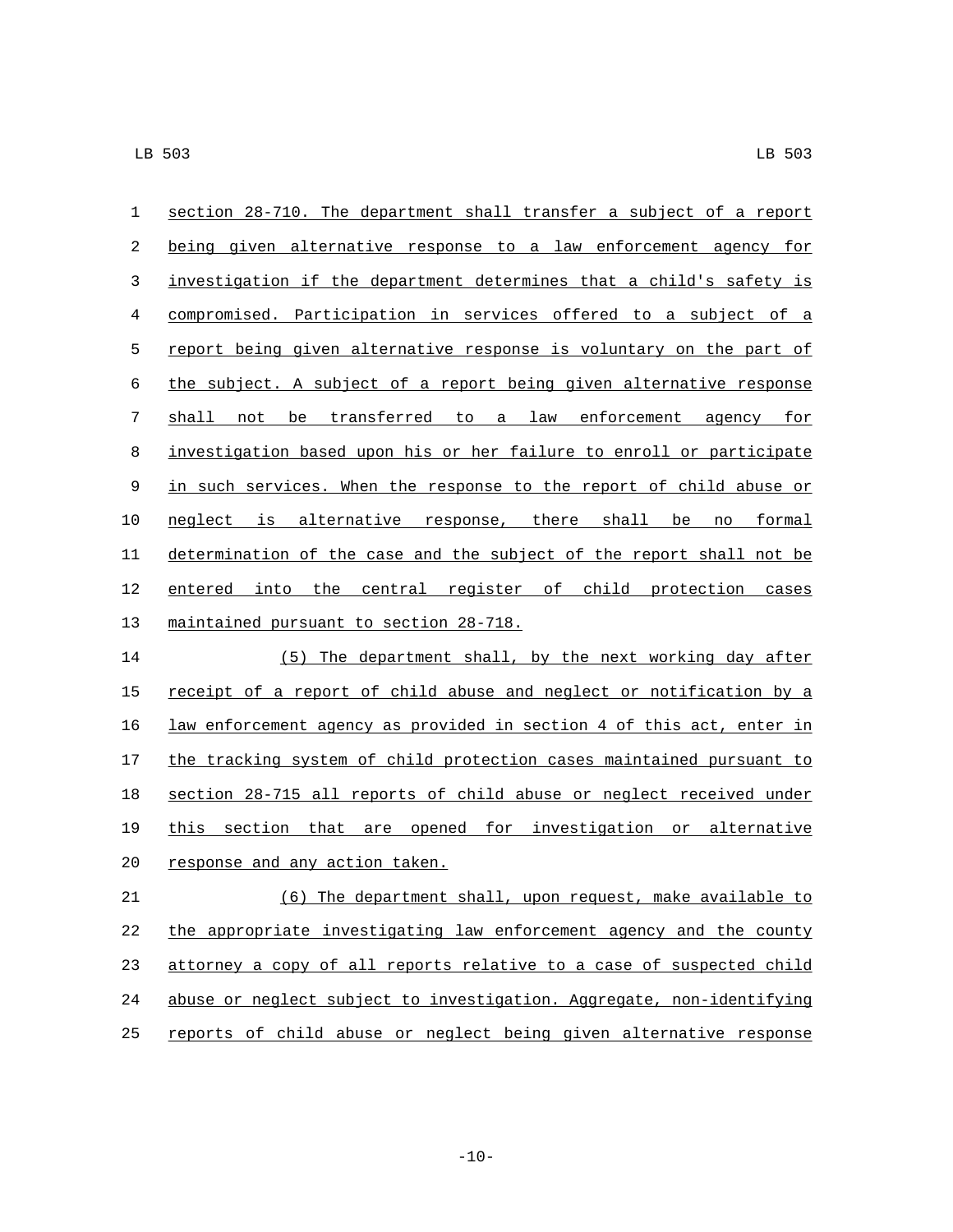| $\mathbf{1}$ | shall be made available quarterly to requesting agencies outside the  |
|--------------|-----------------------------------------------------------------------|
| 2            | department. Such alternative response case data shall include, but    |
| 3            | not be limited to, the nature of the initial child abuse or neglect   |
| 4            | report, the nature of services offered, the location of the cases,    |
| 5            | the number of cases per month, and the number of alternative response |
| 6            | cases that were transferred for investigation. Agencies other than    |
| 7            | the department and the Office of the Inspector General of Nebraska    |
| 8            | Child Welfare shall not be provided specific, identifying reports of  |
| 9            | child abuse or neglect being given alternative response. The office   |
| 10           | shall have access to all reports relative to cases of suspected child |
| 11           | abuse or neglect subject to investigation and those subject to        |
| 12           | alternative response. The department and the office shall develop     |
| 13           | procedures allowing for the Inspector General's review of cases       |
| 14           | subject to alternative response. The Inspector General shall include  |
| 15           | in the report pursuant to section 43-4331 a summary of all cases      |
| 16           | reviewed pursuant to this subsection.                                 |
| 17           | Sec. 6. (1) This section applies to alternative response              |
| 18           | demonstration projects designated under section 3 of this act.        |
| 19           | Upon completion of investigation done pursuant to<br>(2)              |
| 20           | section 5 of this act:                                                |
| 21           | (a) In situations of alleged out-of-home child abuse or               |
| 22           | neglect, the person or persons having custody of the allegedly abused |
| 23           | or neglected child or children shall be given written notice of the   |
| 24           | results of the investigation and any other information the law        |
| 25           | enforcement agency or department deems necessary. Such notice and     |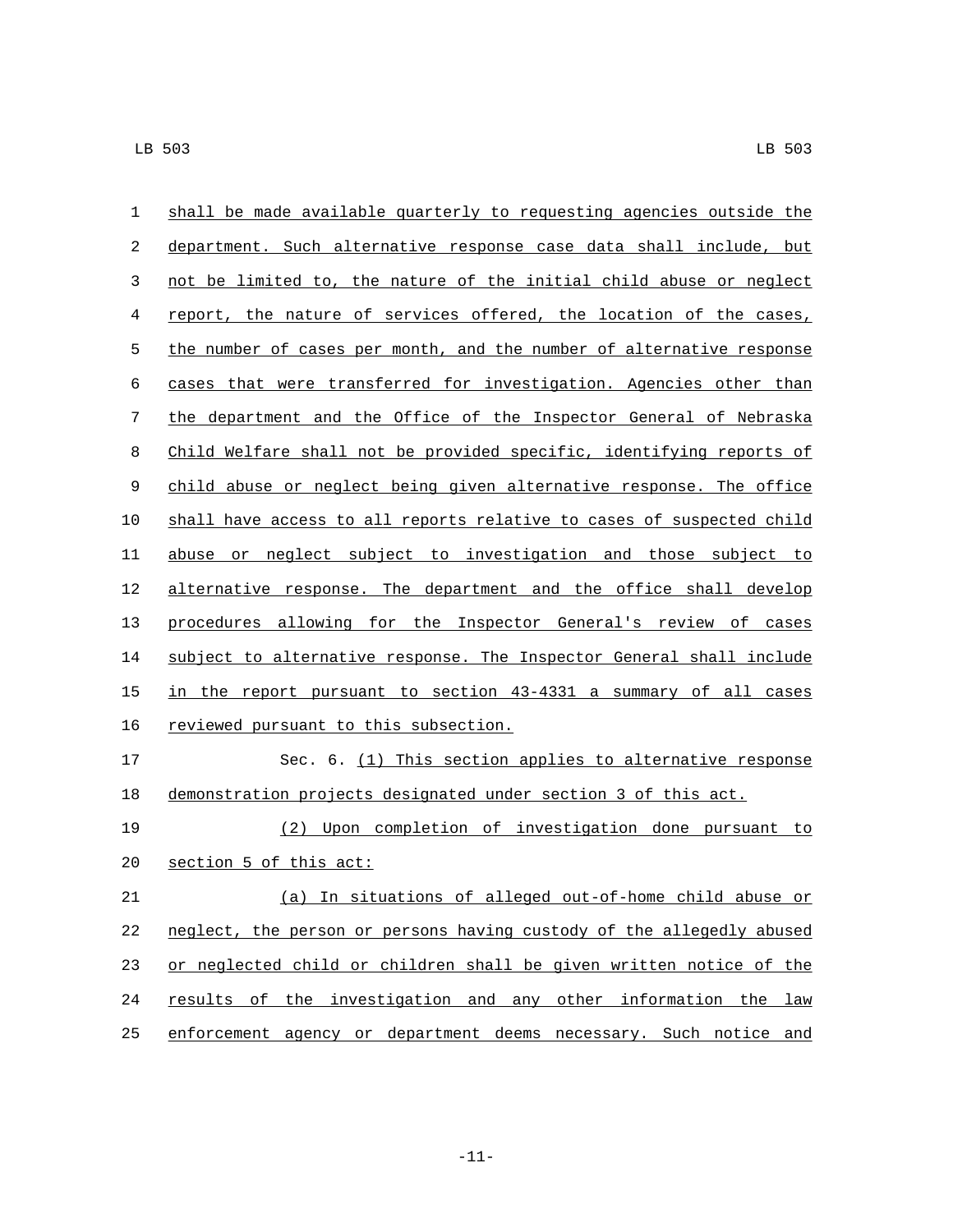| 1  | information shall be sent by first-class mail; and                    |
|----|-----------------------------------------------------------------------|
| 2  | (b) The subject of the report of child abuse or neglect               |
| 3  | shall be given written notice of the determination of the case and    |
| 4  | whether the subject of the report of child abuse or neglect will be   |
| 5  | entered into the central register of child protection cases           |
| 6  | maintained pursuant to section 28-718 under the criteria provided in  |
| 7  | section 28-720.                                                       |
| 8  | (3) If the subject of the report will be entered into the             |
| 9  | central register, the notice to the subject shall be sent by          |
| 10 | certified mail with return receipt requested or first-class mail to   |
| 11 | the last-known address of the subject of the report of child abuse or |
| 12 | neglect and shall include:                                            |
| 13 | (a) The nature of the report;                                         |
| 14 | The classification of the report under section<br>(b)                 |
| 15 | $28 - 720i$ and                                                       |
| 16 | Notification of the right of the subject of the<br>(c)                |
| 17 | report of child abuse or neglect to request the department to amend   |
| 18 | or expunge identifying information from the report or to remove the   |
| 19 | substantiated report from the central register in accordance with     |
| 20 | section 28-723.                                                       |
| 21 | (4) If the subject of the report will not be entered into             |
| 22 | the central register, the notice to the subject shall be sent by      |
| 23 | first-class mail and shall include:                                   |
| 24 | (a) The nature of the report; and                                     |
| 25 | The classification of the report under section<br>(b)                 |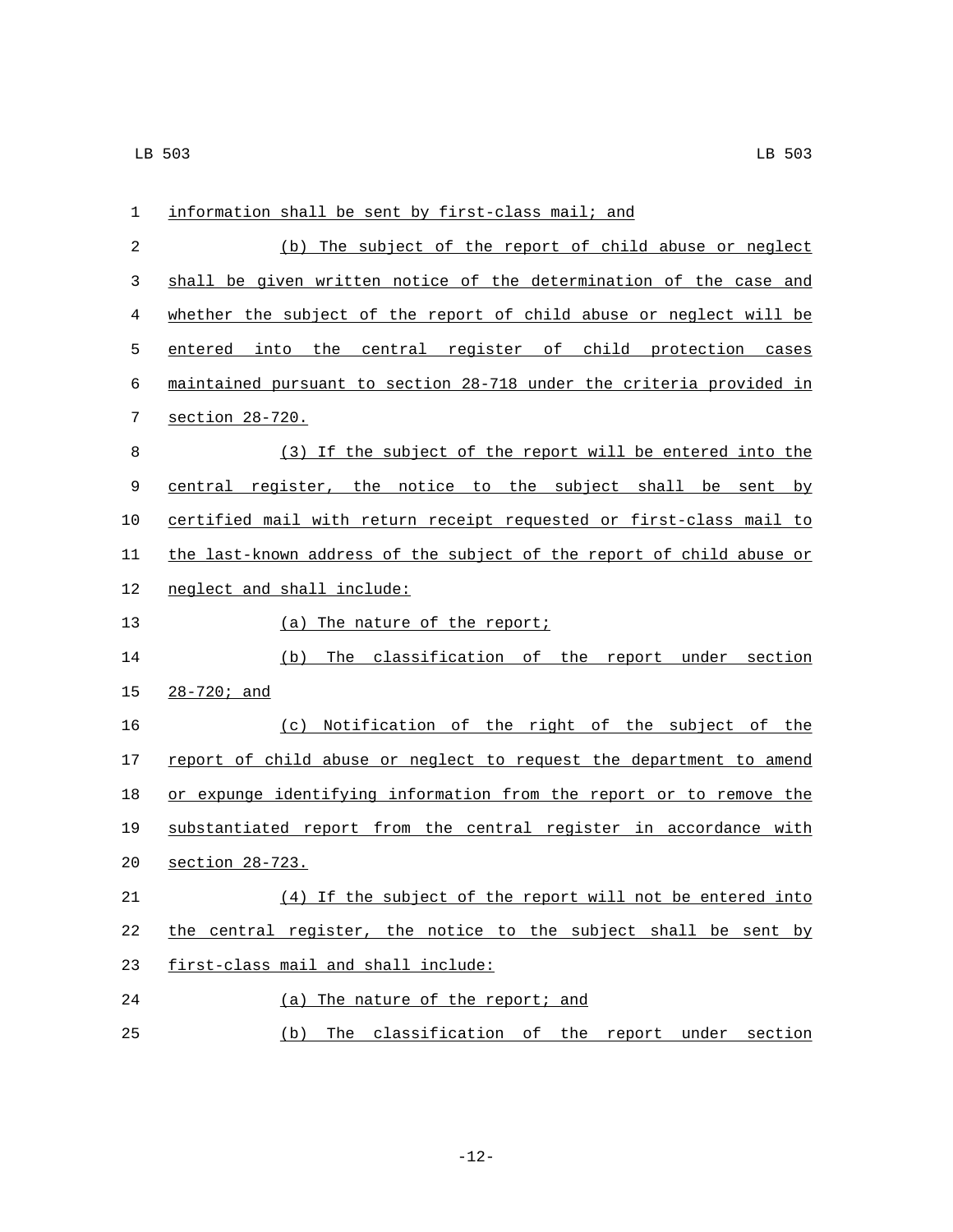$1 \quad 28-720.$ 

 Sec. 7. Section 28-711, Revised Statutes Cumulative Supplement, 2012, is amended to read:3

### 28-711 If section 4 of this act does not apply:

 (1) When any physician, any medical institution, any nurse, any school employee, any social worker, the Inspector General appointed under section 43-4317, or any other person has reasonable cause to believe that a child has been subjected to child abuse or neglect or observes such child being subjected to conditions or circumstances which reasonably would result in child abuse or neglect, he or she shall report such incident or cause a report of child abuse or neglect to be made to the proper law enforcement agency or to the department on the toll-free number established by 14 subsection subdivision (2) of this section. Such report may be made orally by telephone with the caller giving his or her name and address, shall be followed by a written report, and to the extent available shall contain the address and age of the abused or neglected child, the address of the person or persons having custody of the abused or neglected child, the nature and extent of the child abuse or neglect or the conditions and circumstances which would reasonably result in such child abuse or neglect, any evidence of previous child abuse or neglect including the nature and extent, and any other information which in the opinion of the person may be helpful in establishing the cause of such child abuse or neglect and the identity of the perpetrator or perpetrators. Law enforcement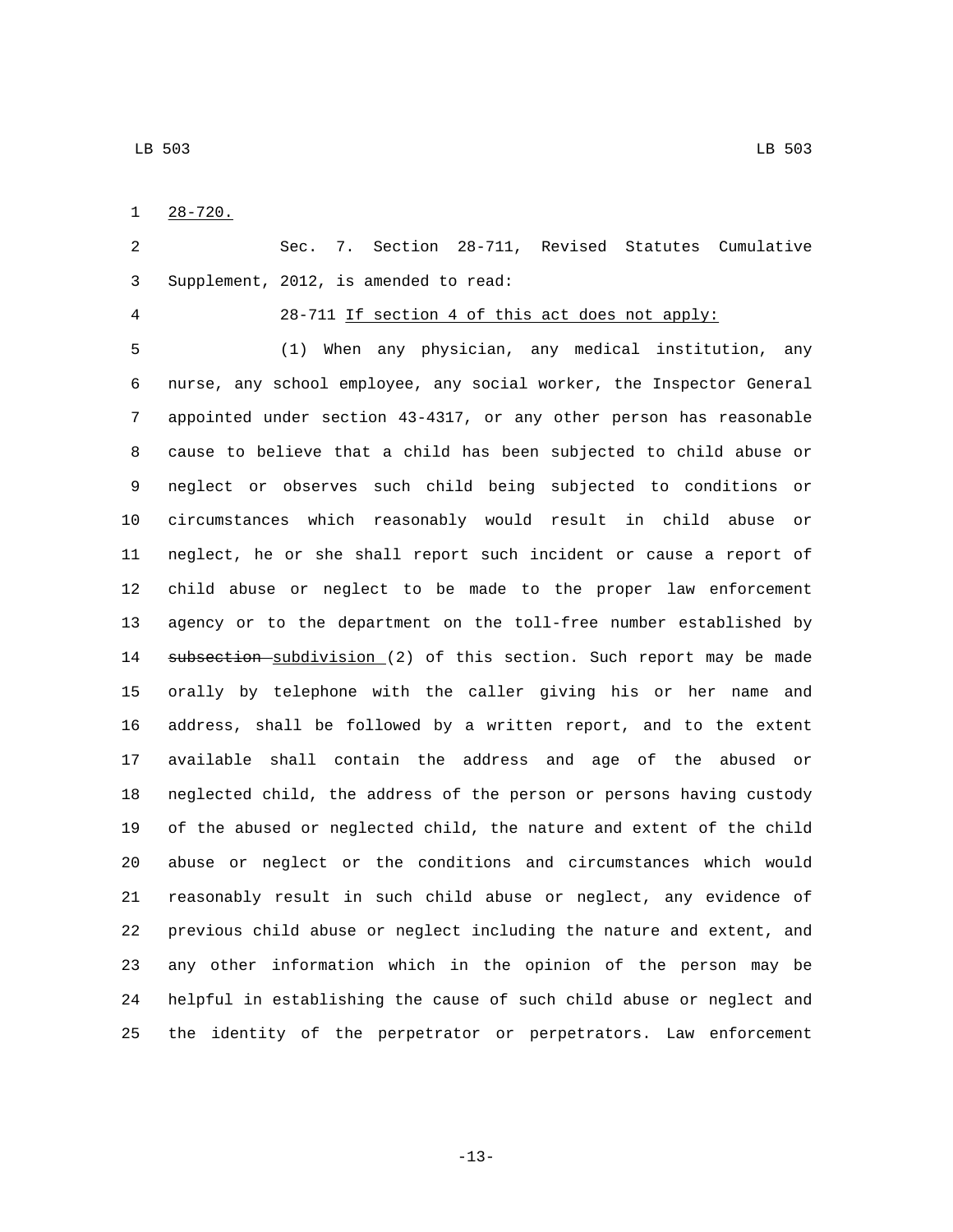agencies receiving any reports of child abuse or neglect under this subsection shall notify the department pursuant to section 28-718 on 3 the next working day by telephone or mail; and  $\pm$ 

 (2) The department shall establish a statewide toll-free number to be used by any person any hour of the day or night, any day of the week, to make reports of child abuse or neglect. Reports of child abuse or neglect not previously made to or by a law enforcement agency shall be made immediately to such agency by the department.

 Sec. 8. Section 28-713, Reissue Revised Statutes of 10 Nebraska, is amended to read:

11 28-713 Upon If section 5 of this act does not apply, upon the receipt of a call reporting child abuse and neglect as required 13 by section  $28-711$ :

 (1) It is the duty of the law enforcement agency to investigate the report, to take immediate steps to protect the child, and to institute legal proceedings if appropriate. In situations of alleged out-of-home child abuse or neglect if the person or persons to be notified have not already been notified and the person to be notified is not the subject of the report of child abuse or neglect, the law enforcement agency shall immediately notify the person or persons having custody of each child who has allegedly been abused or neglected that such report of alleged child abuse or neglect has been made and shall provide such person or persons with information of the nature of the alleged child abuse or neglect. The law enforcement agency may request assistance from the department during the

-14-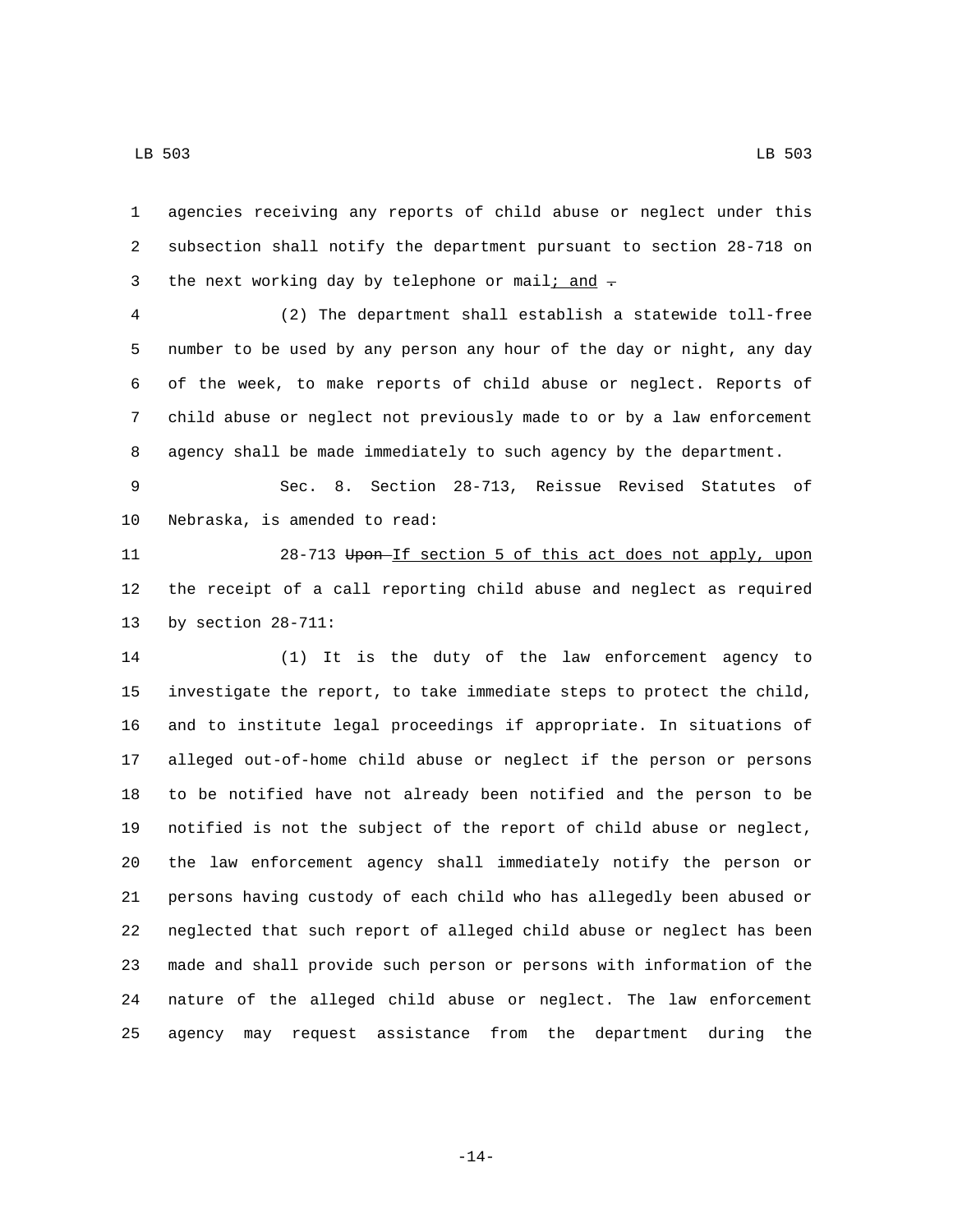investigation and shall, by the next working day, notify either the

 hotline or the department of receipt of the report, including whether or not an investigation is being undertaken by the law enforcement agency. A copy of all reports, whether or not an investigation is being undertaken, shall be provided to the department;

 (2) In situations of alleged out-of-home child abuse or neglect if the person or persons to be notified have not already been notified and the person to be notified is not the subject of the report of child abuse or neglect, the department shall immediately notify the person or persons having custody of each child who has allegedly been abused or neglected that such report of alleged child abuse or neglect has been made and shall provide such person or persons with information of the nature of the alleged child abuse or neglect and any other information that the department deems necessary. The department shall investigate for the purpose of assessing each report of child abuse or neglect to determine the risk of harm to the child involved. The department shall also provide such social services as are necessary and appropriate under the circumstances to protect and assist the child and to preserve the 20 family;

 (3) The department may make a request for further assistance from the appropriate law enforcement agency or take such legal action as may be appropriate under the circumstances;

 (4) The department shall, by the next working day after receiving a report of child abuse or neglect under subdivision (1) of

-15-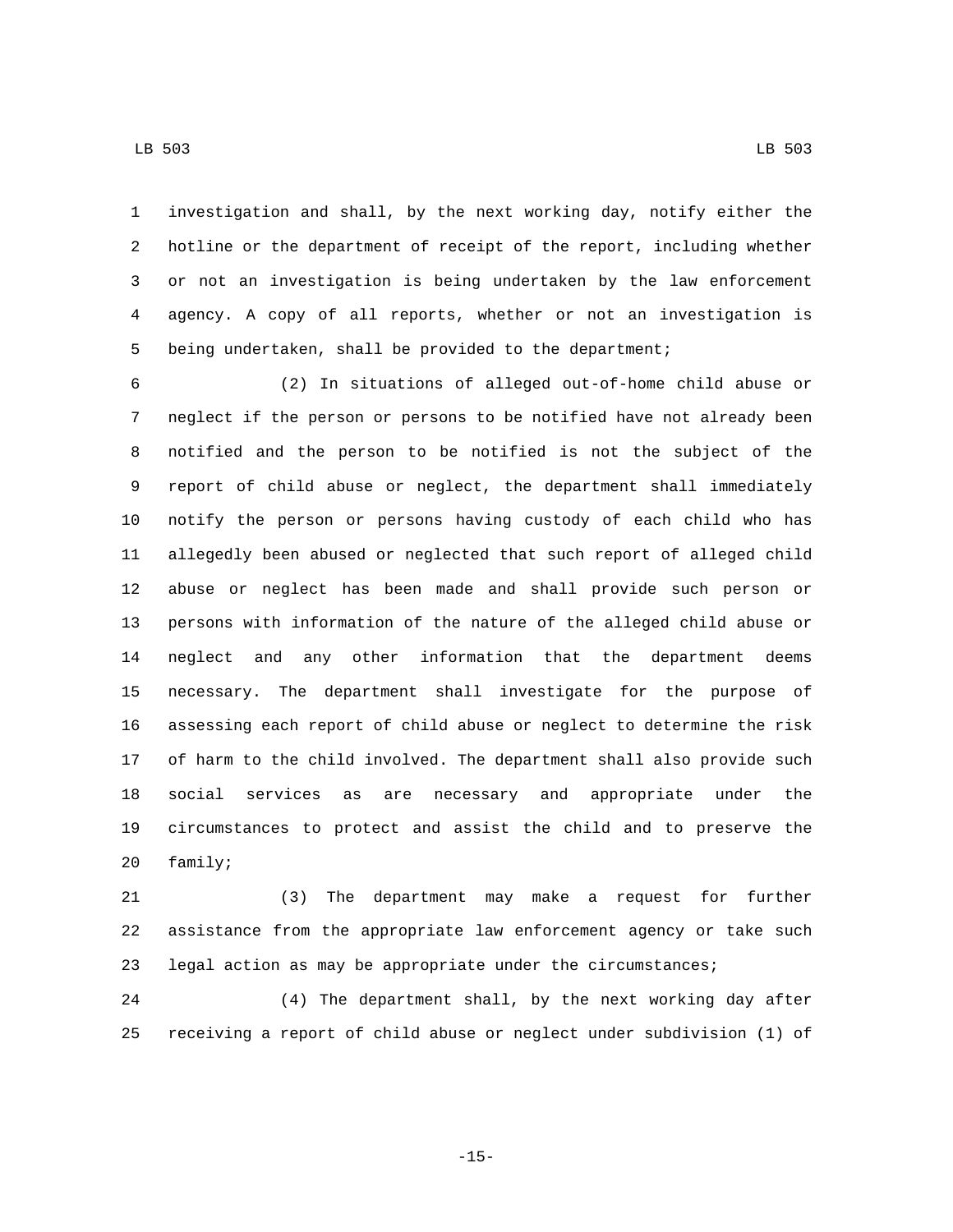| 1  | this section, make a written report or a summary on forms provided by |
|----|-----------------------------------------------------------------------|
| 2  | the department to the proper law enforcement agency in the county and |
| 3  | enter in the tracking system of child protection cases maintained     |
| 4  | pursuant to section 28-715 all reports of child abuse or neglect      |
| 5  | opened for investigation and any action taken; and                    |
| 6  | (5) The department shall, upon request, make available to             |
| 7  | the appropriate investigating law enforcement agency and the county   |
| 8  | attorney a copy of all reports relative to a case of suspected child  |
| 9  | abuse or neglect.                                                     |
| 10 | Sec. 9. Section 28-713.01, Revised Statutes Cumulative                |
| 11 | Supplement, 2012, is amended to read:                                 |
| 12 | 28-713.01 If section 6 of this act does not apply:                    |
| 13 | Upon completion of the investigation pursuant<br>(1)<br>to            |
| 14 | section 28-713:                                                       |
| 15 | (a) In situations of alleged out-of-home child abuse or               |
| 16 | neglect, the person or persons having custody of the allegedly abused |
| 17 | or neglected child or children shall be given written notice of the   |
| 18 | results of the investigation and any other information the law        |
| 19 | enforcement agency or department deems necessary. Such notice and     |
| 20 | information shall be sent by first-class mail; and                    |
| 21 | (b) The subject of the report of child abuse or neglect               |
| 22 | shall be given written notice of the determination of the case and    |
| 23 | whether the subject of the report of child abuse or neglect will be   |
| 24 | central register of child protection<br>into the<br>entered<br>cases  |
| 25 | maintained pursuant to section 28-718 under the criteria provided in  |

-16-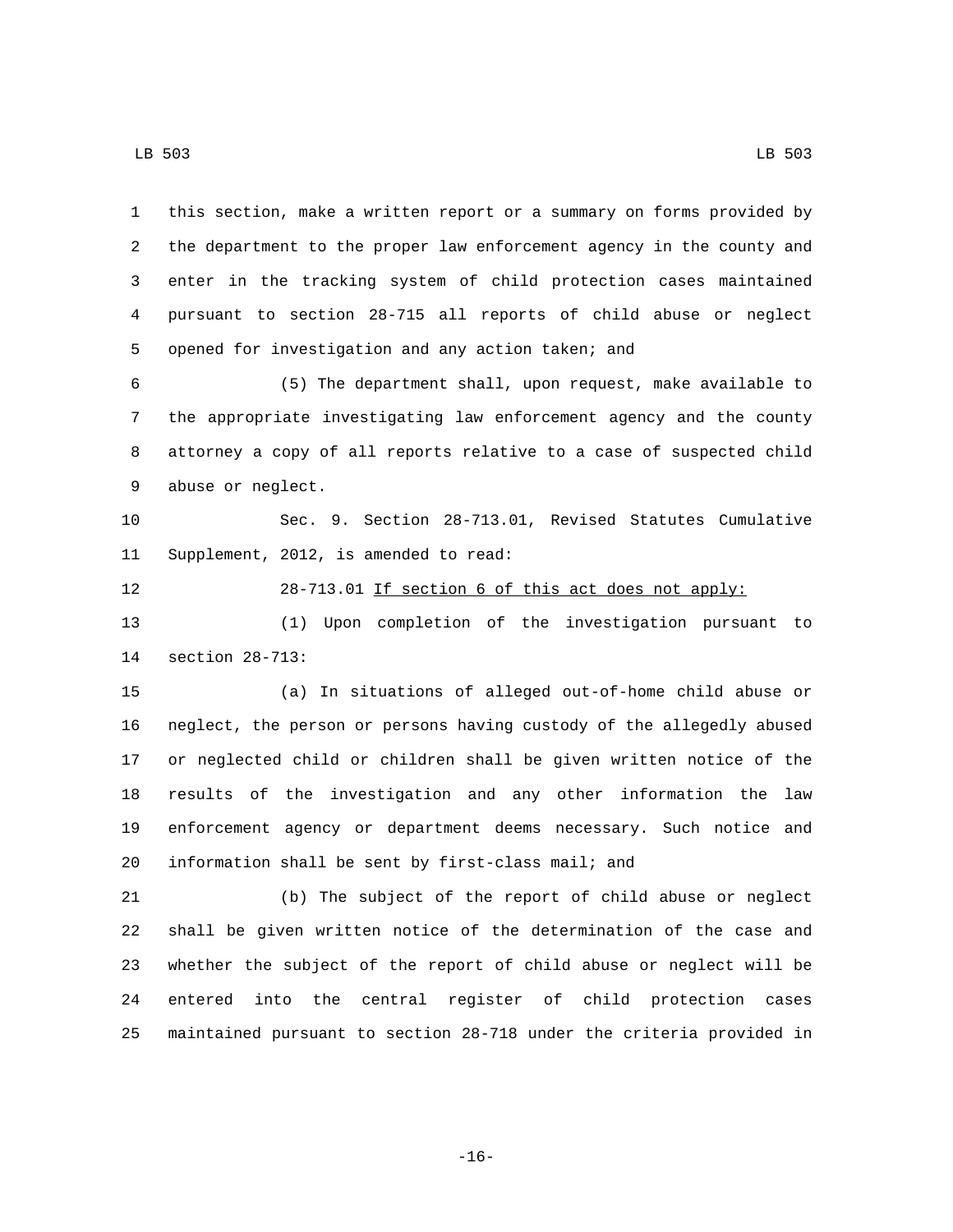1 section  $28-720i$ . (2) If the subject of the report will be entered into the central register, the notice to the subject shall be sent by certified mail with return receipt requested or first-class mail to the last-known address of the subject of the report of child abuse or neglect and shall include:6 7 (a) The nature of the report; (b) The classification of the report under section 9 28-720; and (c) Notification of the right of the subject of the report of child abuse or neglect to request the department to amend or expunge identifying information from the report or to remove the substantiated report from the central register in accordance with 14 section  $28-723$  *j* and  $\overline{.}$  (3) If the subject of the report will not be entered into the central register, the notice to the subject shall be sent by 17 first-class mail and shall include: 18 (a) The nature of the report; and (b) The classification of the report under section  $20 \quad 28-720$ . Sec. 10. Section 28-714, Reissue Revised Statutes of 22 Nebraska, is amended to read: 28-714 The privileged communication between patient and physician, between client and professional counselor, and between husband and wife shall not be a ground for excluding evidence in any

-17-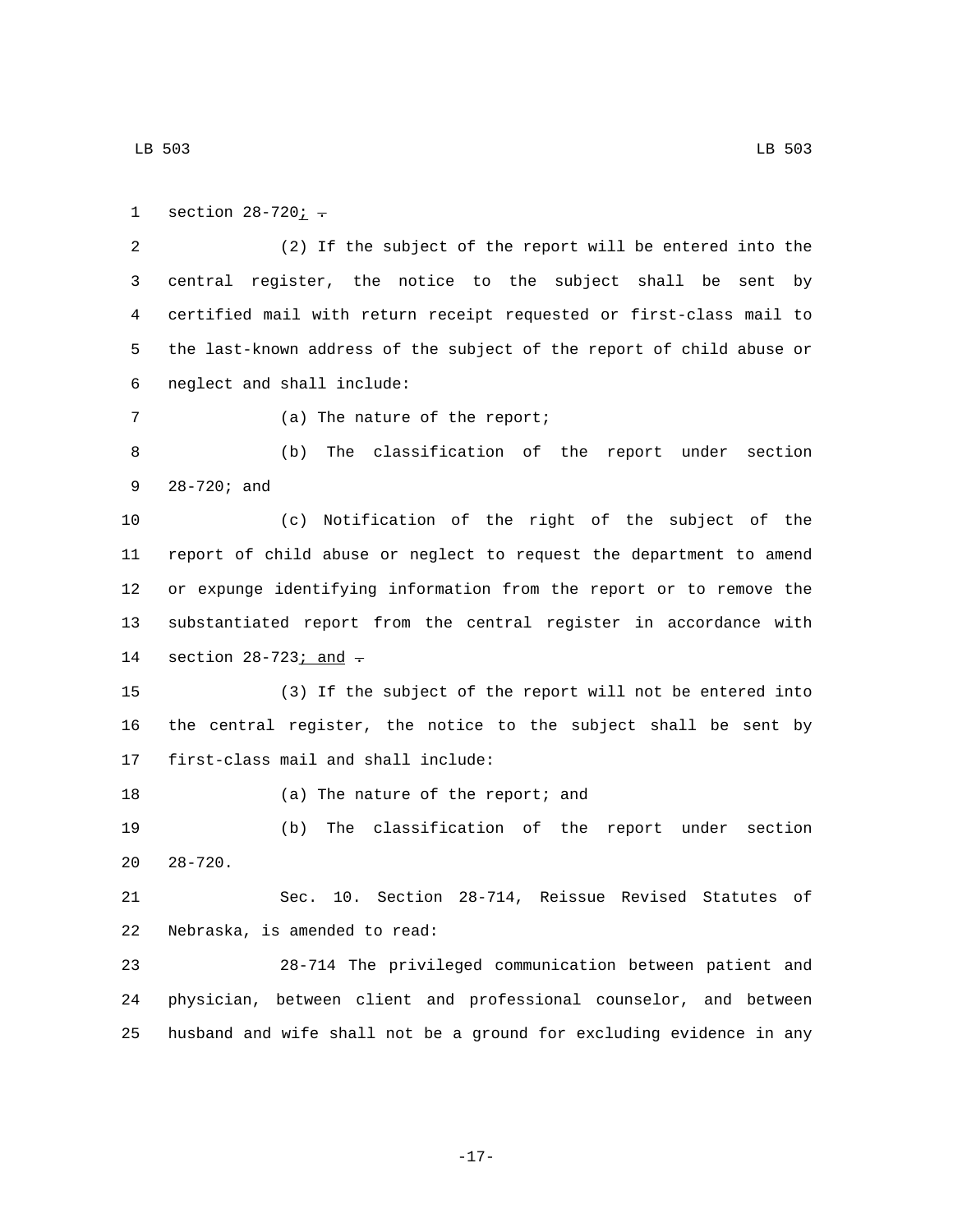LB 503 LB 503

 required by section 28-711 or section 4 of this act. Sec. 11. Section 28-715, Reissue Revised Statutes of Nebraska, is amended to read:4 28-715 The department shall retain all information from all reports of suspected child abuse or neglect required by section 28-711 or section 4 of this act and all records generated as a result of such reports in a tracking system of child protection cases. The tracking system shall be used for statistical purposes as well as a reference for future investigations if subsequent reports of child abuse or neglect are made involving the same victim or subject of a 12 report of child abuse or neglect.

judicial proceeding resulting from a report of child abuse or neglect

 Sec. 12. Section 28-716, Reissue Revised Statutes of 14 Nebraska, is amended to read:

 28-716 Any person participating in an investigation or the making of a report of child abuse or neglect required by section 28-711 or section 4 of this act pursuant to or participating in a judicial proceeding resulting therefrom shall be immune from any liability, civil or criminal, that might otherwise be incurred or imposed, except for maliciously false statements.20

 Sec. 13. Section 28-717, Reissue Revised Statutes of 22 Nebraska, is amended to read:

 28-717 Any person who willfully fails to make any report 24 of child abuse or neglect required by section 28-711 or section 4 of 25 this act shall be guilty of a Class III misdemeanor.

-18-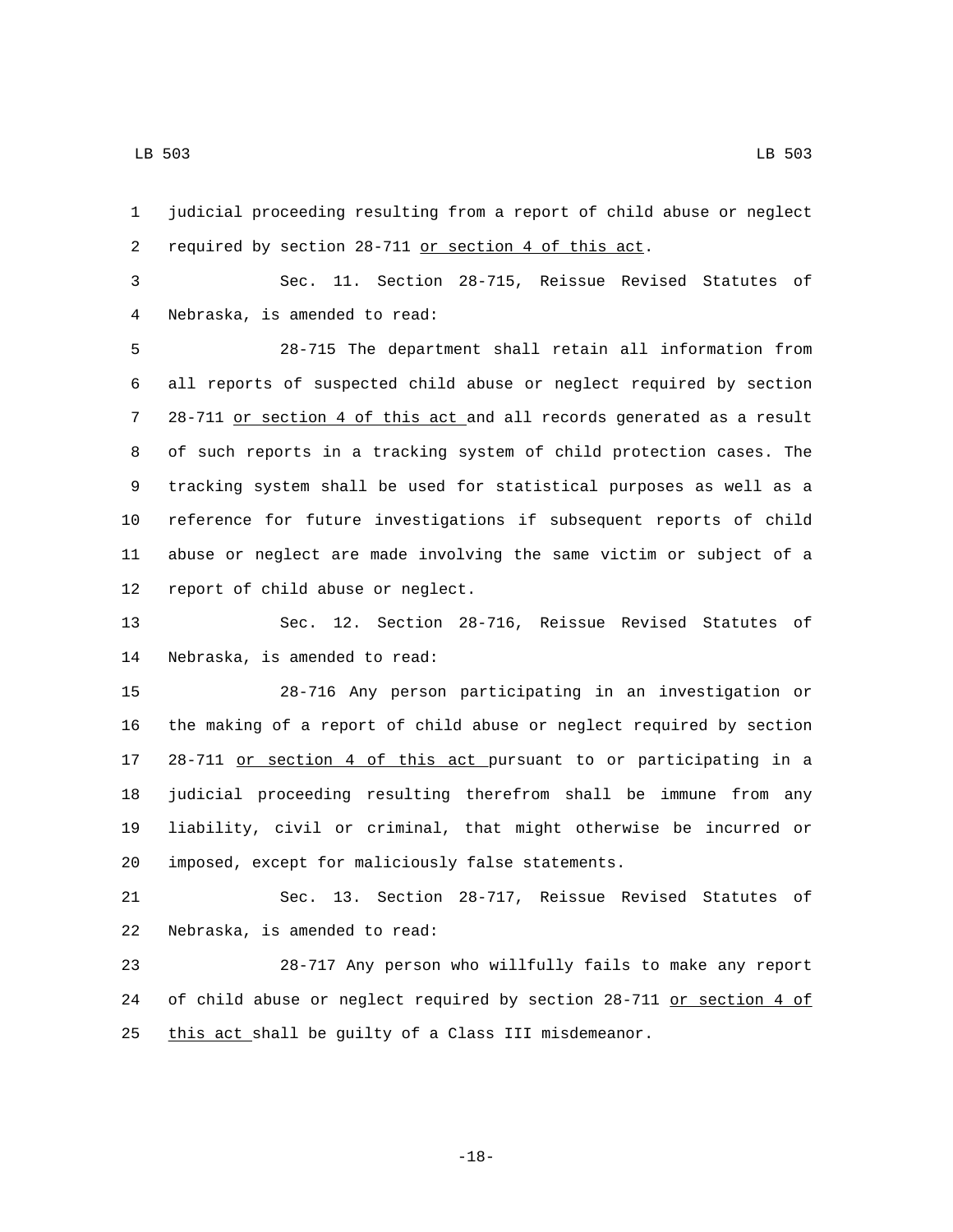Sec. 14. Section 28-719, Reissue Revised Statutes of 2 Nebraska, is amended to read:

 28-719 Upon complying with identification requirements established by regulation of the department, or when ordered by a court of competent jurisdiction, any person legally authorized by section 28-722, 28-726, or 28-727 to have access to records relating to child abuse and neglect may request and shall be immediately provided the information requested in accordance with the requirement 9 of the Child Protection and Family Safety Act. Such information shall not include the name and address of the person making the report of child abuse or neglect. The names and other identifying data and the dates and the circumstances of any persons requesting or receiving information from the central register of child protection cases maintained pursuant to section 28-718 shall be entered in such 15 register record.

 Sec. 15. Section 28-720, Revised Statutes Cumulative 17 Supplement, 2012, is amended to read:

 28-720 All cases entered into the central register of child protection cases maintained pursuant to section 28-718 shall be 20 classified as one of the following:

 (1) Court substantiated, if a court of competent jurisdiction has entered a judgment of guilty against the subject of the report of child abuse or neglect upon a criminal complaint, indictment, or information or there has been an adjudication of jurisdiction of a juvenile court over the child under subdivision (3)

-19-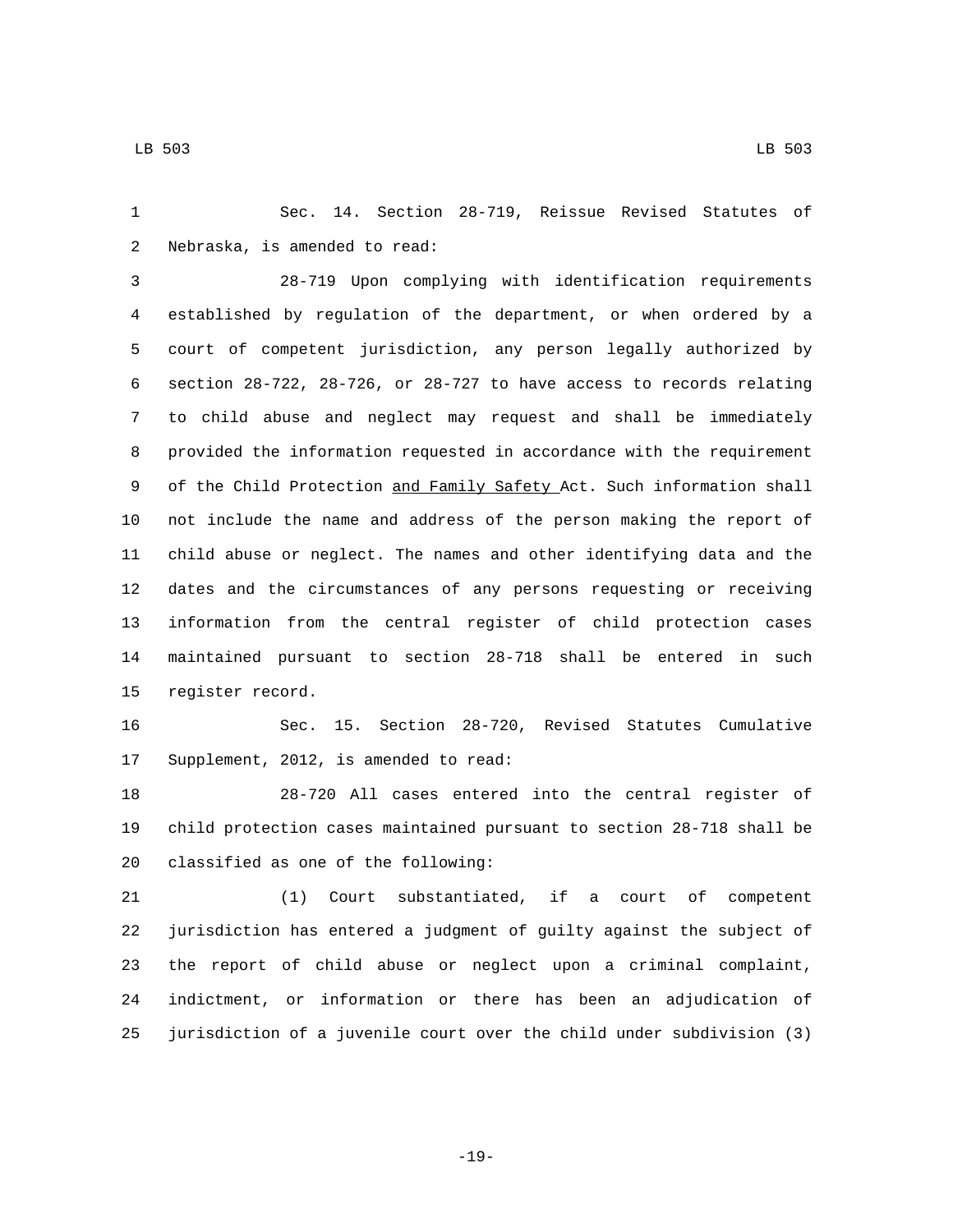(a) of section 43-247 which relates or pertains to the report of 2 child abuse or neglect;

 (2) Court pending, if a criminal complaint, indictment, or information or a juvenile petition under subdivision (3)(a) of section 43-247, which relates or pertains to the subject of the report of abuse or neglect, has been filed and is pending in a court 7 of competent jurisdiction; or

 (3) Agency substantiated, if the department's determination of child abuse or neglect against the subject of the report of child abuse or neglect was supported by a preponderance of the evidence and based upon an investigation pursuant to section 12 28-713 or section 5 of this act.

 Sec. 16. Section 28-723, Reissue Revised Statutes of 14 Nebraska, is amended to read:

 28-723 At any time subsequent to the completion of the department's investigation, the subject of the report of child abuse or neglect may request the department to amend, expunge identifying information from, or remove the record of the report from the central register of child protection cases maintained pursuant to section 28-718. If the department refuses to do so or does not act within thirty days, the subject of the report of child abuse or neglect shall have the right to a fair hearing within the department to determine whether the record of the report of child abuse or neglect should be amended, expunged, or removed on the grounds that it is inaccurate or that it is being maintained in a manner inconsistent

-20-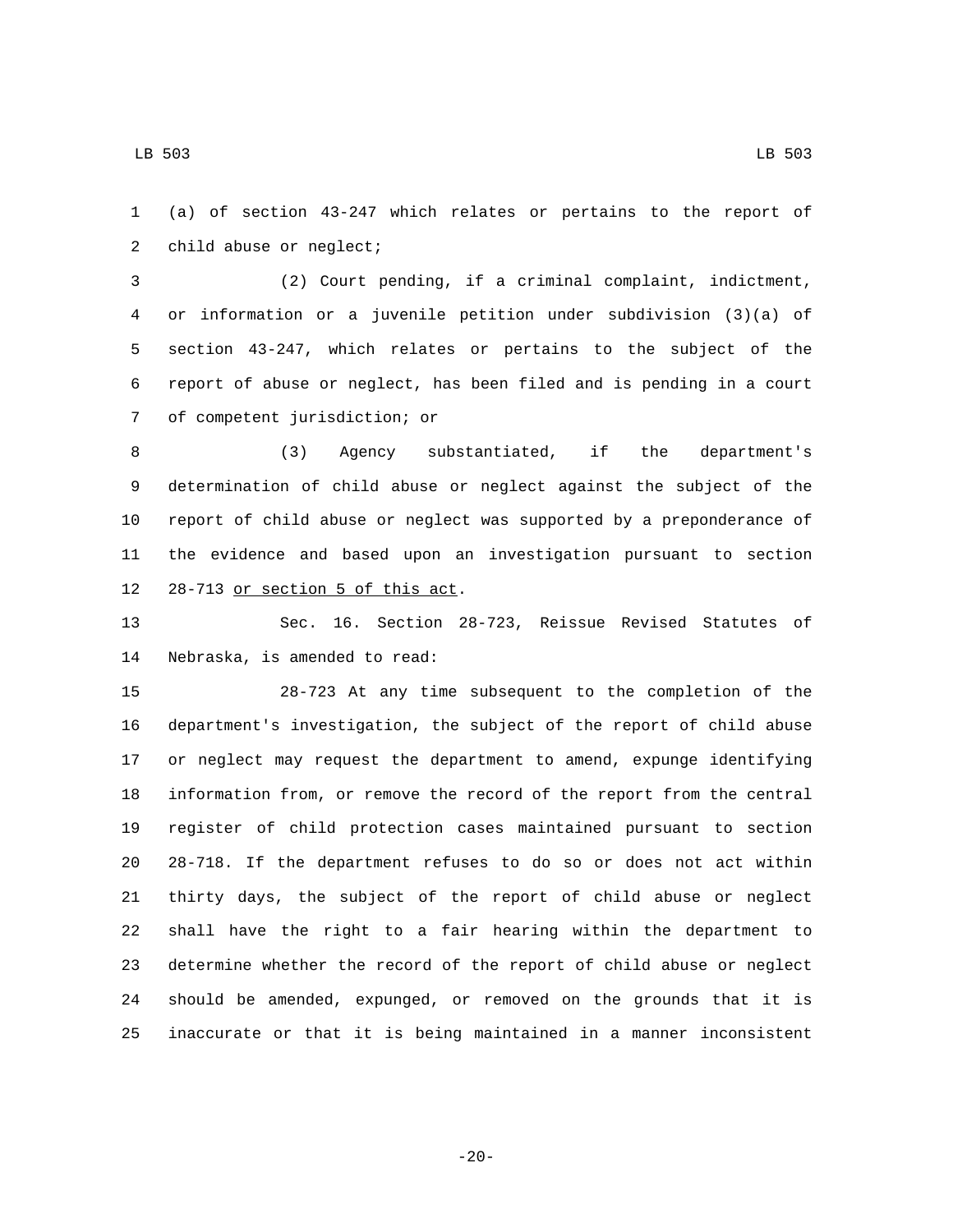with the Child Protection and Family Safety Act. Such fair hearing shall be held within a reasonable time after the subject's request and at a reasonable place and hour. In such hearings, the burden of proving the accuracy and consistency of the record shall be on the department. A juvenile court finding of child abuse or child neglect shall be presumptive evidence that the report was not unfounded. The 7 hearing shall be conducted by the head-chief executive officer of the department or his or her designated agent, who is hereby authorized and empowered to order the amendment, expunction, or removal of the record to make it accurate or consistent with the requirements of the act. The decision shall be made in writing, at the close of the 12 hearing<sub>7</sub> or within thirty days thereof, and shall state the reasons upon which it is based. Decisions of the department may be appealed under the provisions of the Administrative Procedure Act.

 Sec. 17. Section 28-725, Reissue Revised Statutes of 16 Nebraska, is amended to read:

 28-725 All information of the department concerning reports of child abuse or neglect of noninstitutional children, including information in the tracking system of child protection cases maintained pursuant to section 28-715 or records in the central register of child protection cases maintained pursuant to section 28-718, and all information of the department generated as a result of such reports or records, shall be confidential and shall not be disclosed except as specifically authorized by the Child Protection and Family Safety Act and section 81-3126 or other applicable law.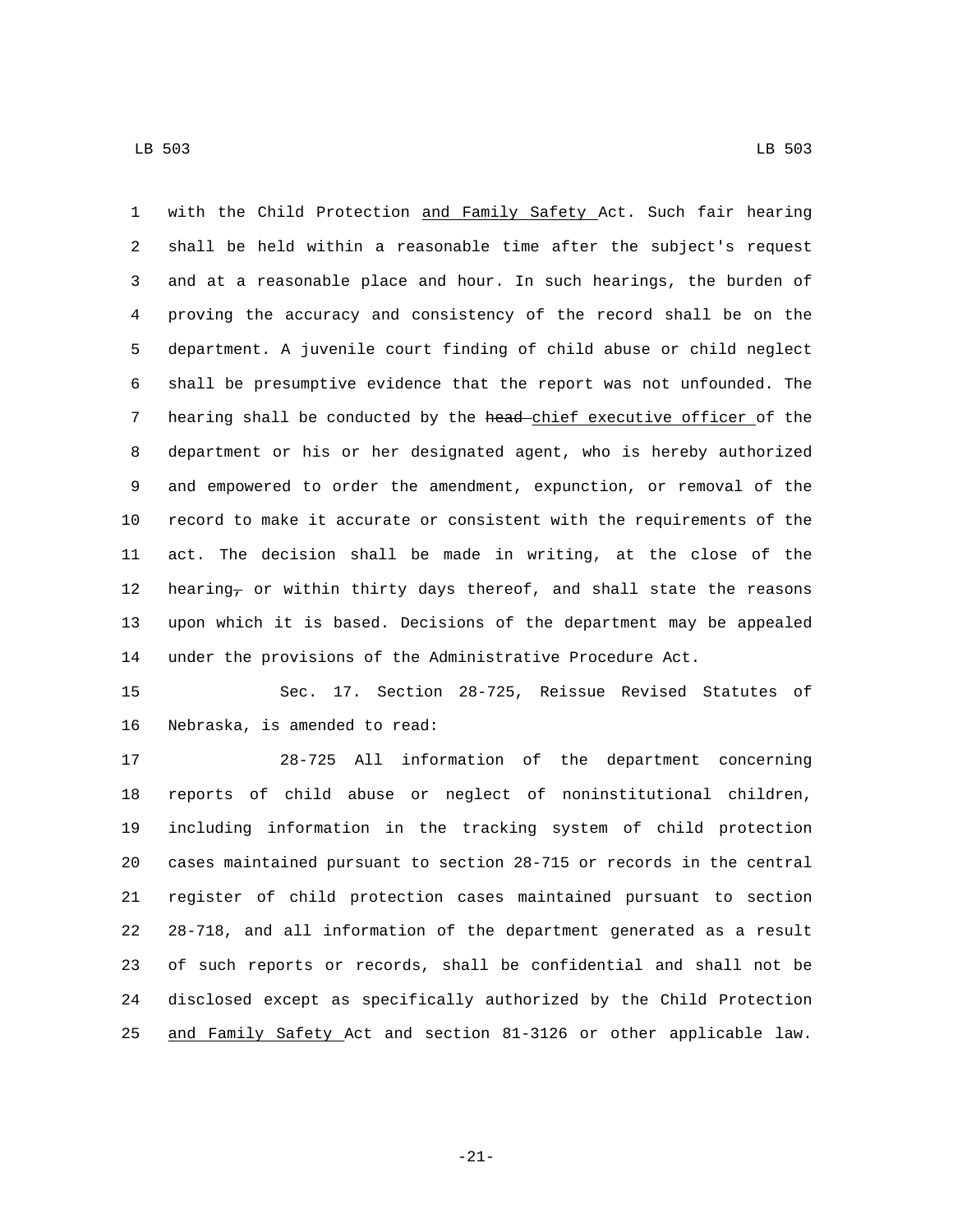The subject of the report of child abuse or neglect may authorize any individual or organization to receive the following information from the central register of child protection cases maintained pursuant to section 28-718 which relates or pertains to him or her: (1) The date of the alleged child abuse or neglect; and (2) the classification of the case pursuant to section 28-720. Permitting, assisting, or encouraging the unauthorized release of any information contained in such reports or records shall be a Class V misdemeanor.

 Sec. 18. Section 28-726, Revised Statutes Cumulative 10 Supplement, 2012, is amended to read:

 28-726 Except as provided in this section and sections 28-722 and 81-3126, no person, official, or agency shall have access to information in the tracking system of child protection cases maintained pursuant to section 28-715 or in records in the central register of child protection cases maintained pursuant to section 28-718 unless in furtherance of purposes directly connected with the 17 administration of the Child Protection and Family Safety Act. Such persons, officials, and agencies having access to such information 19 shall include, but not be limited to:

 (1) A law enforcement agency investigating a report of 21 known or suspected child abuse or neglect;

 (2) A county attorney in preparation of a child abuse or neglect petition or termination of parental rights petition;

 (3) A physician who has before him or her a child whom he or she reasonably suspects may be abused or neglected;

-22-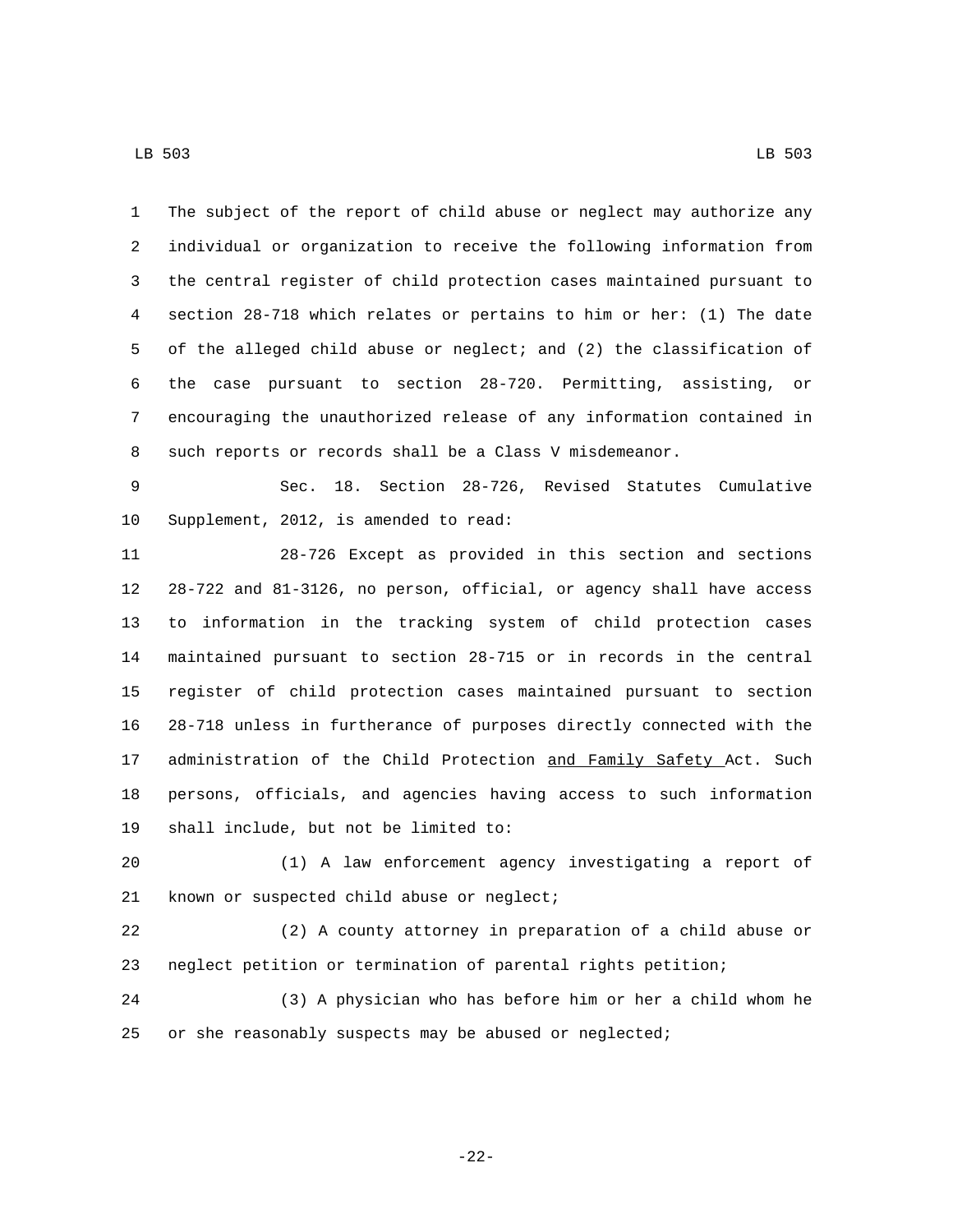(4) An agency having the legal responsibility or authorization to care for, treat, or supervise an abused or neglected child or a parent, a guardian, or other person responsible for the abused or neglected child's welfare who is the subject of the report 5 of child abuse or neglect;

 (5) Any person engaged in bona fide research or auditing. No information identifying the subjects of the report of child abuse or neglect shall be made available to the researcher or auditor;

 (6) The Foster Care Review Office and the designated local foster care review board when the information relates to a child in a foster care placement as defined in section 43-1301. The information provided to the office and local board shall not include the name or identity of any person making a report of suspected child 14 abuse or neglect;

 (7) The designated protection and advocacy system authorized pursuant to the Developmental Disabilities Assistance and Bill of Rights Act of 2000, 42 U.S.C. 15001, as the act existed on January 1, 2005, and the Protection and Advocacy for Mentally Ill Individuals Act, 42 U.S.C. 10801, as the act existed on September 1, 2001, acting upon a complaint received from or on behalf of a person with developmental disabilities or mental illness;

 (8) The person or persons having custody of the abused or neglected child in situations of alleged out-of-home child abuse or 24 neglect; and

(9) For purposes of licensing providers of child care

-23-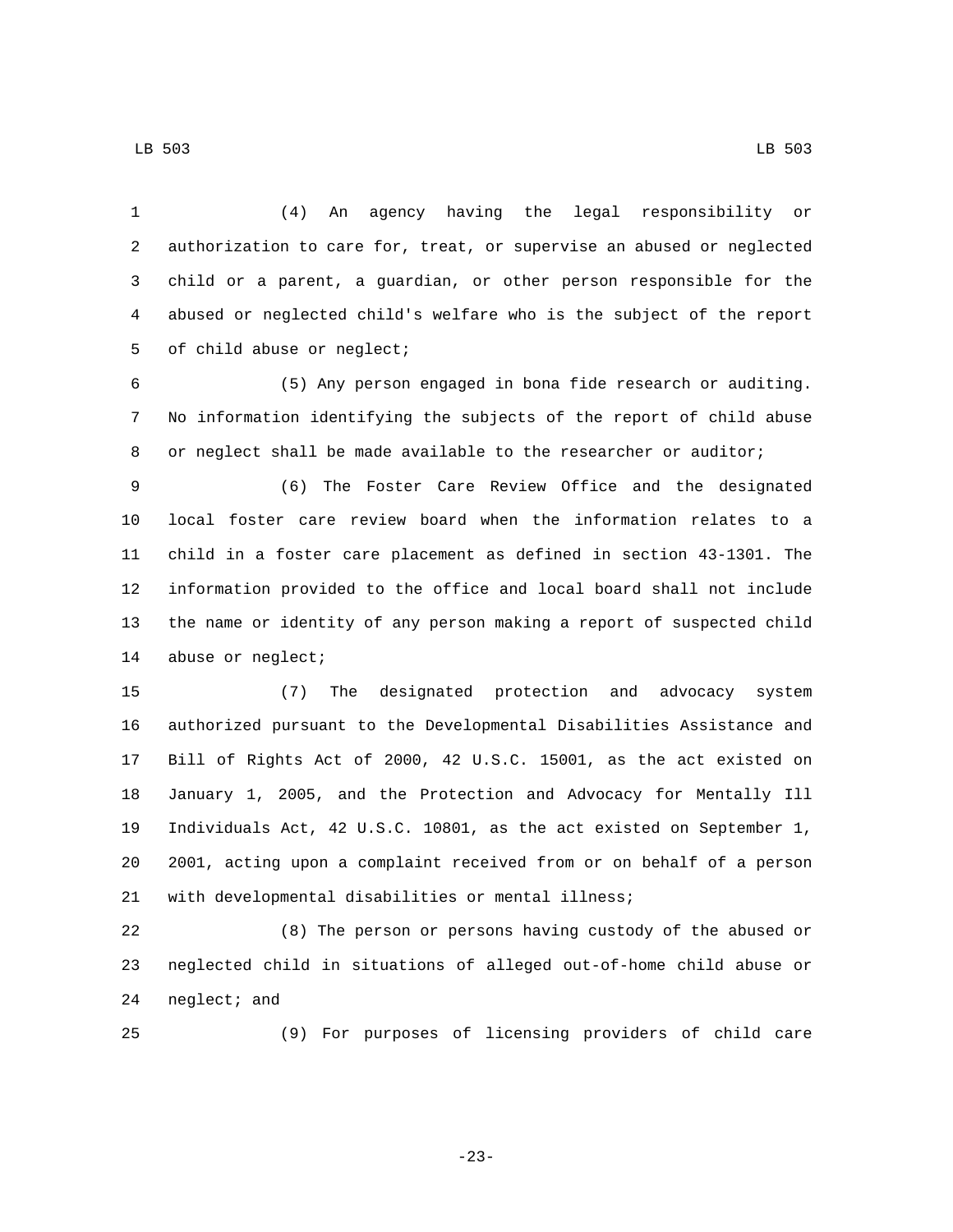programs, the Department of Health and Human Services.

 Sec. 19. Section 28-727, Reissue Revised Statutes of Nebraska, is amended to read:3

 28-727 Upon request, a physician or the person in charge of an institution, school, facility, or agency making a legally mandated report of child abuse or neglect pursuant to section 28-711 or section 4 of this act shall receive a summary of the findings of and actions taken by the department in response to his or her report. The amount of detail such summary contains shall depend on the source of the report of child abuse or neglect and shall be established by 11 regulations of the department.

 Sec. 20. Section 28-728, Revised Statutes Cumulative 13 Supplement, 2012, is amended to read:

 28-728 (1) The Legislature finds that child abuse and neglect are community problems requiring a coordinated response by law enforcement, child advocacy centers, prosecutors, the Department of Health and Human Services, and other agencies or entities designed to protect children. It is the intent of the Legislature to create a child abuse and neglect investigation team in each county or contiguous group of counties and to create a child abuse and neglect treatment team in each county or contiguous group of counties.

 (2) Each county or contiguous group of counties will be assigned by the Department of Health and Human Services to a child advocacy center. The purpose of a child advocacy center is to provide a child-focused location for conducting forensic interviews and

-24-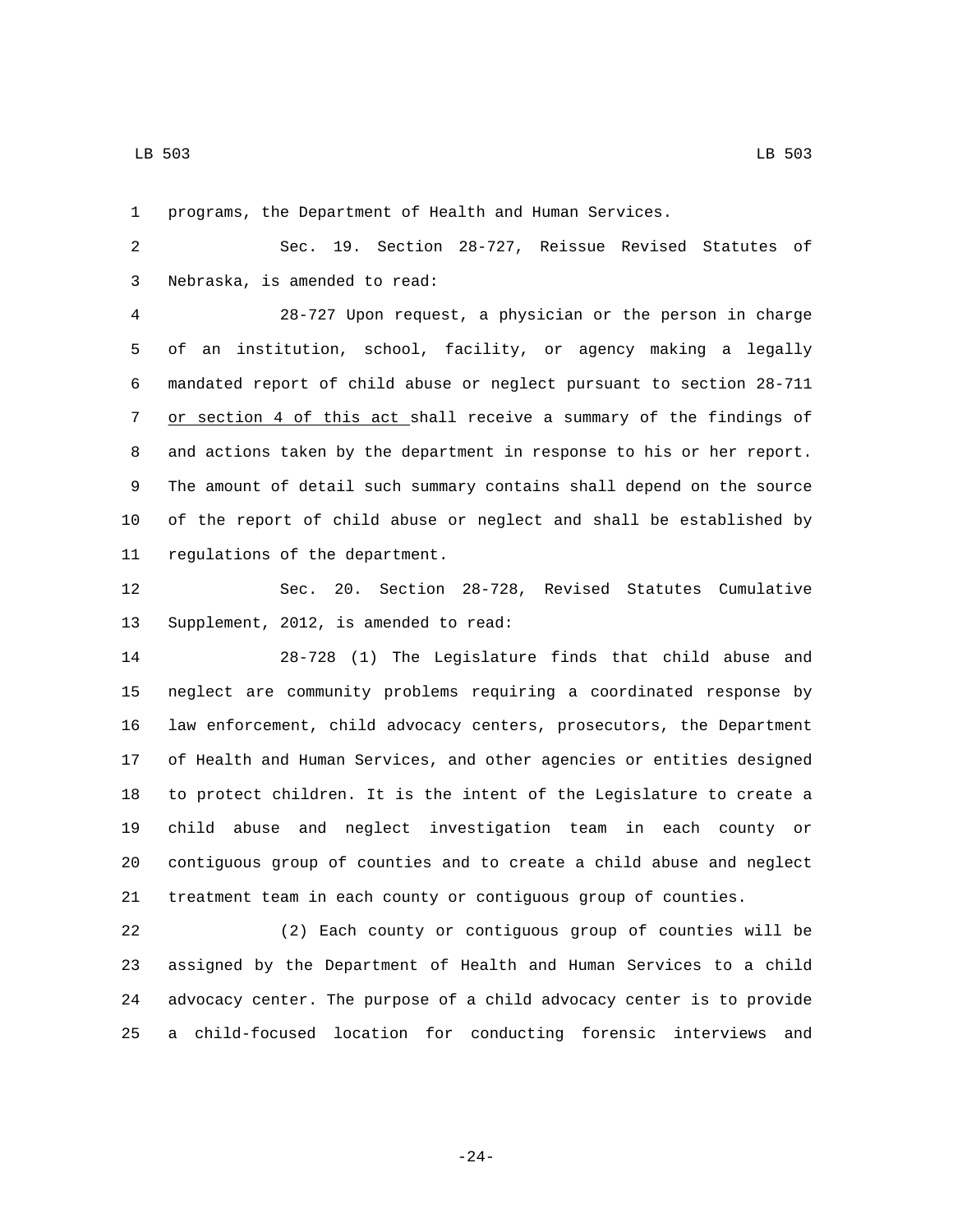LB 503 LB 503

 medical evaluations for alleged child victims of abuse and neglect and for coordinating a multidisciplinary team response that supports the physical, emotional, and psychological needs of children who are alleged victims of abuse or neglect. Each child advocacy center shall meet accreditation criteria set forth by the National Children's Alliance. Nothing in this section shall prevent a child from receiving treatment or other services at a child advocacy center which has received or is in the process of receiving accreditation.

 (3) Each county attorney or the county attorney representing a contiguous group of counties is responsible for convening the child abuse and neglect investigation team and ensuring that protocols are established and implemented. A representative of the child advocacy center assigned to the team shall assist the county attorney in facilitating case review, developing and updating protocols, and arranging training opportunities for the team. Each team must have protocols which, at a minimum, shall include 17 procedures for:

 (a) Mandatory reporting of child abuse and neglect as outlined in section 28-711 and section 4 of this act to include training to professionals on identification and reporting of abuse; (b) Assigning roles and responsibilities between law enforcement and the Department of Health and Human Services for the 23 initial response;

 (c) Outlining how reports will be shared between law enforcement and the Department of Health and Human Services under

-25-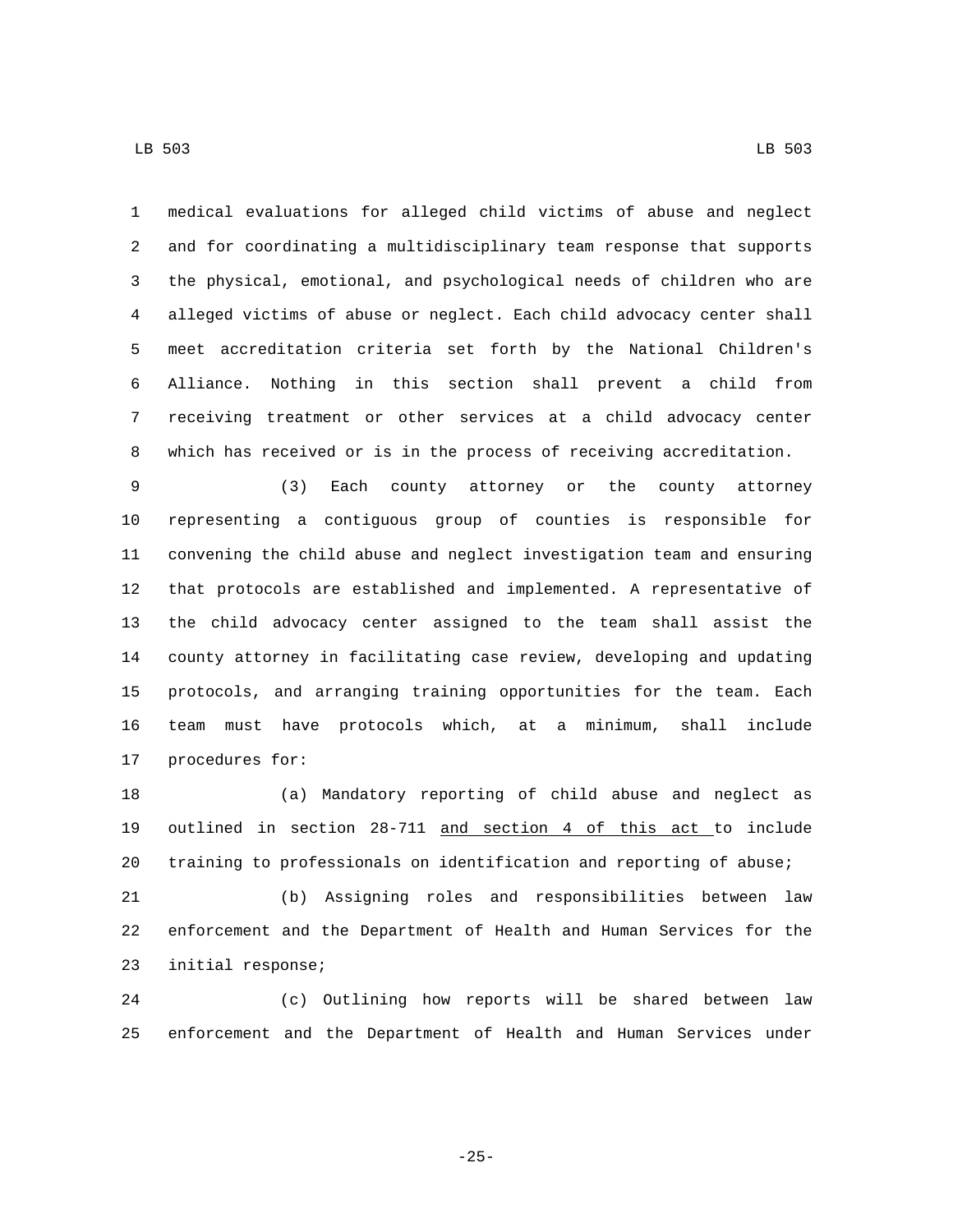1 section 28-713 and section 5 of this act; (d) Coordinating the investigative response including, 3 but not limited to: (i) Defining cases that require a priority response; 5 (ii) Contacting the reporting party; (iii) Arranging for a video-recorded forensic interview at a child advocacy center for children who are three to eighteen years of age and are alleged to be victims of sexual abuse or serious physical abuse or neglect, have witnessed a violent crime, are found in a drug-endangered environment, or have been recovered from a 11 kidnapping; (iv) Assessing the need for and arranging, when indicated, a medical evaluation of the alleged child victim; (v) Assessing the need for and arranging, when indicated, appropriate mental health services for the alleged child victim or 16 nonoffender caregiver; (vi) Conducting collateral interviews with other persons with information pertinent to the investigation including other 19 potential victims; (vii) Collecting, processing, and preserving physical evidence including photographing the crime scene as well as any physical injuries as a result of the alleged child abuse and neglect; 23 and (viii) Interviewing the alleged perpetrator;

(e) Reducing the risk of harm to alleged child abuse and

-26-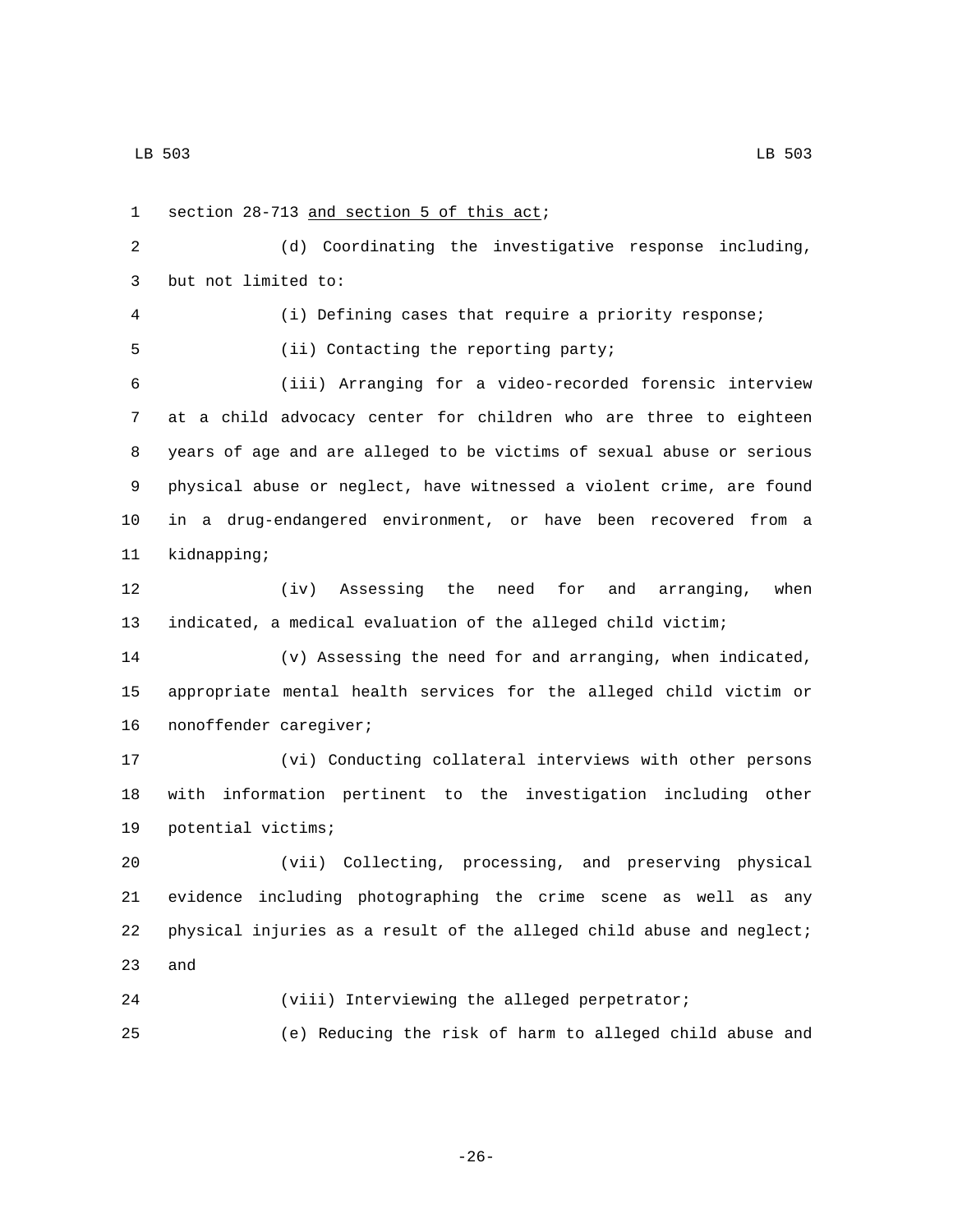1 neglect victims;

 (f) Ensuring that the child is in safe surroundings, including removing the perpetrator when necessary or arranging for temporary custody of the child when the child is seriously endangered in his or her surroundings and immediate removal appears to be necessary for the child's protection as provided in section 43-248; (g) Sharing of case information between team members; and (h) Outlining what cases will be reviewed by the investigation team including, but not limited to:9 (i) Cases of sexual abuse, serious physical abuse and neglect, drug-endangered children, and serious or ongoing domestic 12 violence; (ii) Cases determined by the Department of Health and Human Services to be high or very high risk for further maltreatment;

15 and

 (iii) Any other case referred by a member of the team 17 when a system-response issue has been identified.

 (4) Each county attorney or the county attorney representing a contiguous group of counties is responsible for convening the child abuse and neglect treatment team and ensuring that protocols are established and implemented. A representative of the child advocacy center appointed to the team shall assist the county attorney in facilitating case review, developing and updating protocols, and arranging training opportunities for the team. Each team must have protocols which, at a minimum, shall include

-27-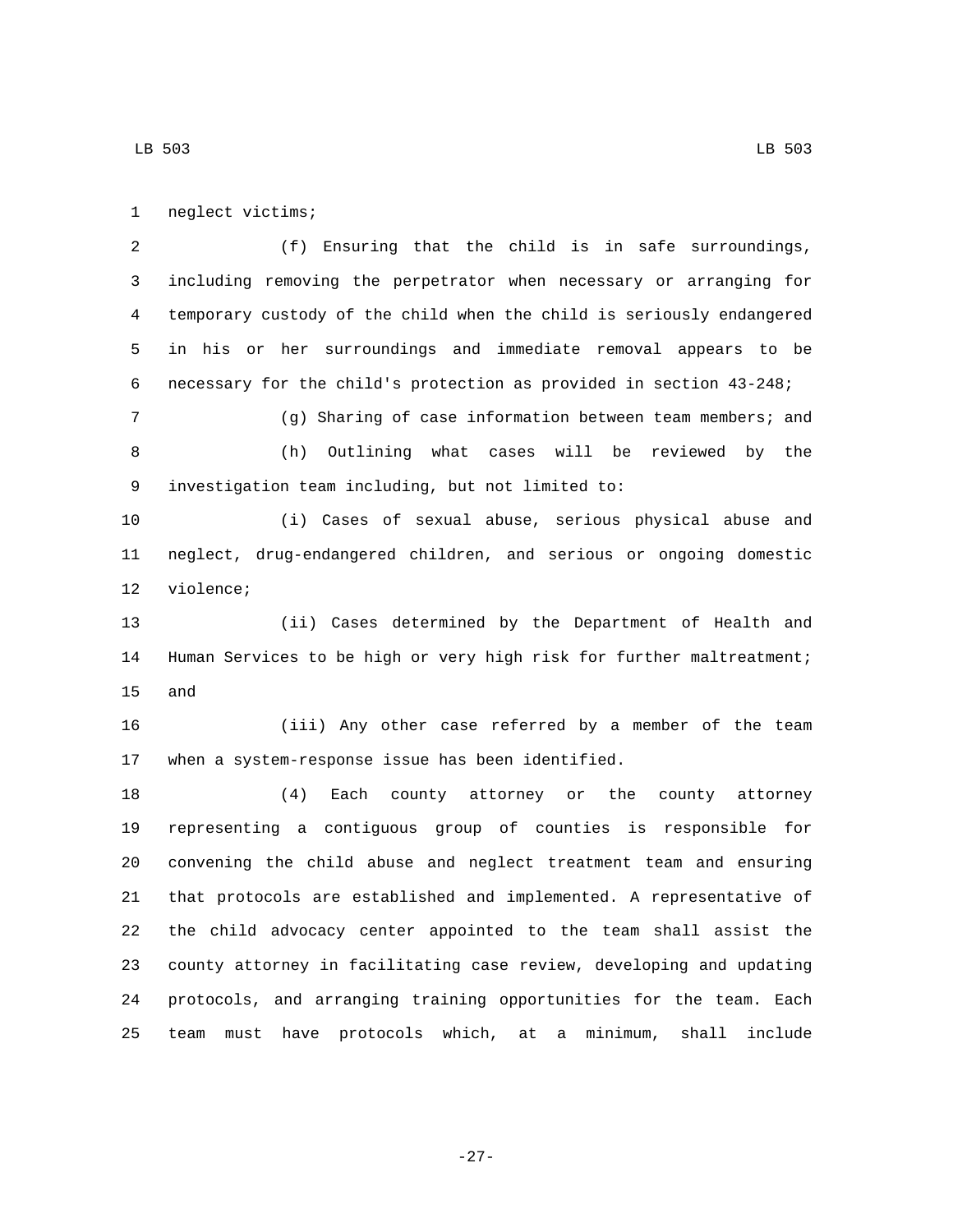1 procedures for:

 (a) Case coordination and assistance, including the 3 location of services available within the area;

 (b) Case staffings and the coordination, development, implementation, and monitoring of treatment or safety plans particularly in those cases in which ongoing services are provided by the Department of Health and Human Services or a contracted agency 8 but the juvenile court is not involved;

 (c) Reducing the risk of harm to child abuse and neglect 10 victims;

 (d) Assisting those child abuse and neglect victims who are abused and neglected by perpetrators who do not reside in their 13 homes; and

 (e) Working with multiproblem status offenders and 15 delinquent youth.

 (5) For purposes of this section, forensic interview means a video-recorded interview of an alleged child victim conducted at a child advocacy center by a professional with specialized training designed to elicit details about alleged incidents of abuse or neglect, and such interview may result in intervention in criminal 21 or juvenile court.

 Sec. 21. Section 29-4304, Reissue Revised Statutes of 23 Nebraska, is amended to read:

 29-4304 (1) A victim does not waive the protections afforded by sections 29-4301 to 29-4304 by testifying in court about

-28-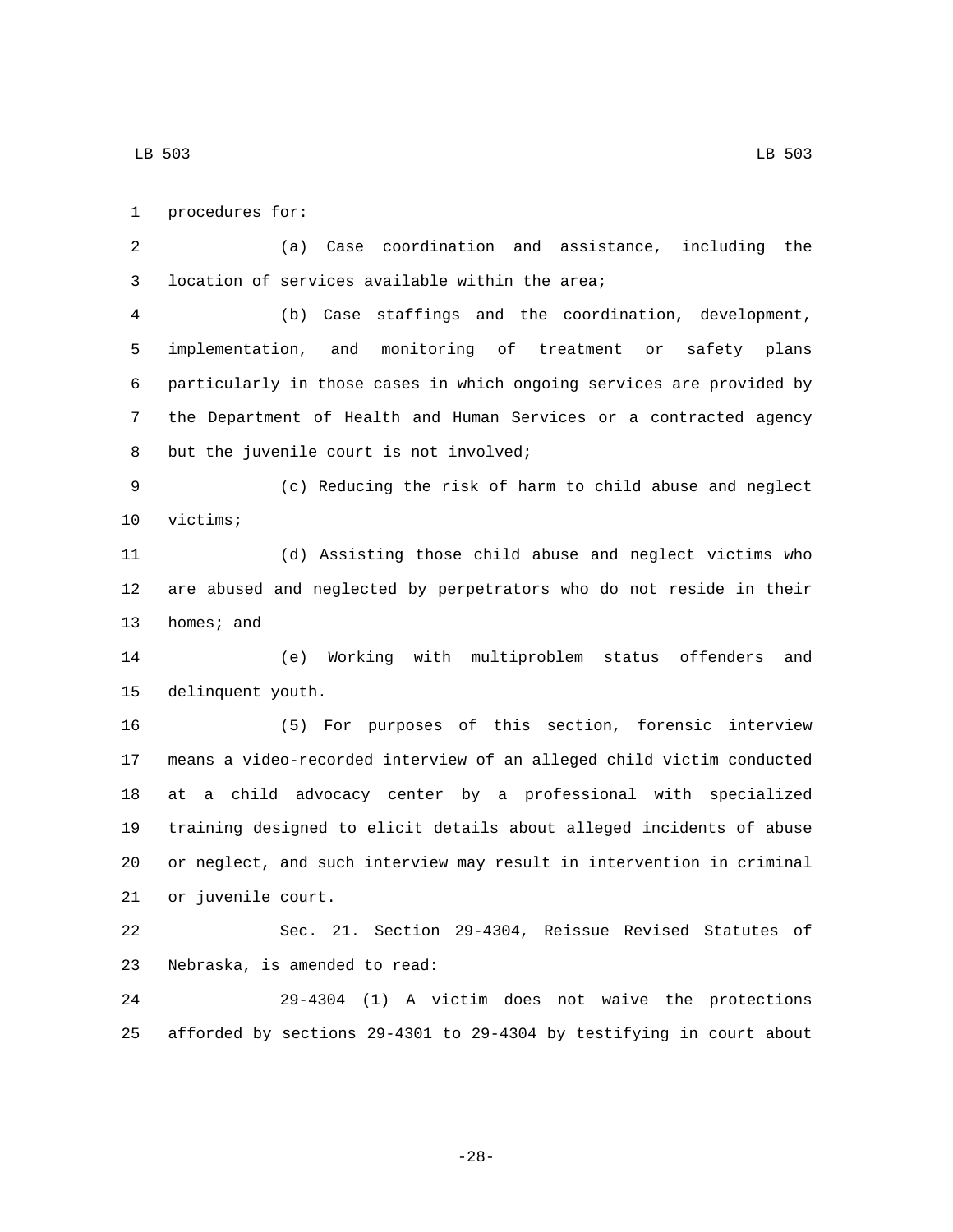1 the offense, except that:

 (a) If the victim partially discloses the contents of a confidential communication in the course of testifying, then either party may request the court to rule that justice requires the protections afforded by sections 29-4301 to 29-4304 be waived to the extent the protections apply to that portion of the confidential 7 communication; and

 (b) Any waiver shall apply only to the extent necessary to require any witness to respond to counsel's questions concerning a confidential communication that is relevant to the case.

 (2) An advocate cannot waive the protections afforded a victim under sections 29-4301 to 29-4304. However, if a victim brings suit against an advocate or the agency, business, or organization in which the advocate was employed or served as a volunteer at the time of the advocacy relationship, the advocate may testify or produce records regarding confidential communications with the victim and is 17 not in violation of sections 29-4301 to 29-4304.

 (3) Sections 29-4301 to 29-4304 shall not relieve an advocate of any duty to report suspected adult abuse or neglect as required by section 28-372 or suspected child abuse or neglect as required by section 28-711 or section 5 of this act or any other 22 legal duty to report a criminal or unlawful act.

 (4) Sections 29-4301 to 29-4304 shall not be construed to limit any other testimonial privilege available to any person under 25 the laws of this state.

-29-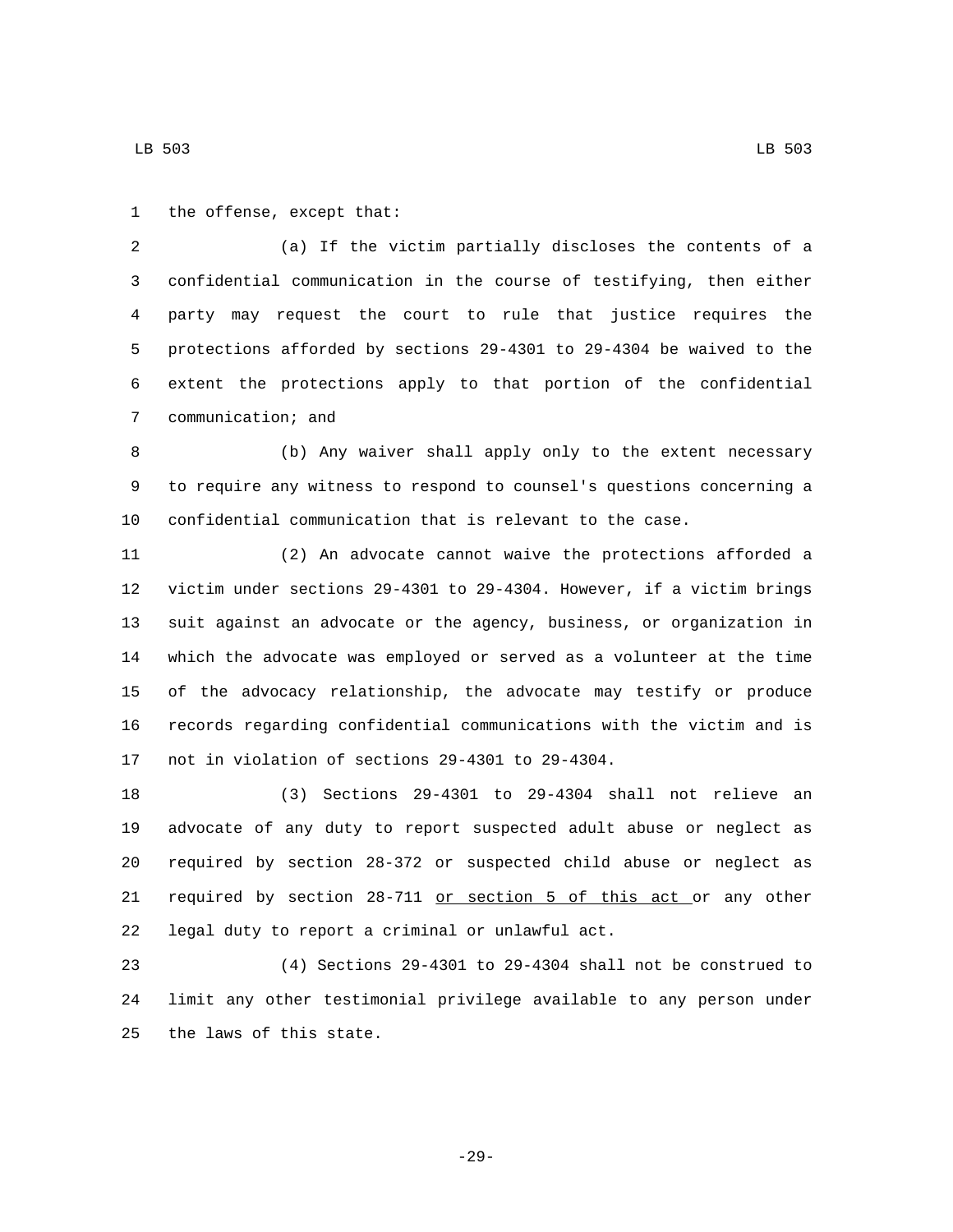Sec. 22. Section 43-2932, Reissue Revised Statutes of 2 Nebraska, is amended to read: 43-2932 (1) When the court is required to develop a parenting plan:4 (a) If a preponderance of the evidence demonstrates, the court shall determine whether a parent who would otherwise be allocated custody, parenting time, visitation, or other access to the 8 child under a parenting plan: 9 (i) Has committed child abuse or neglect; (ii) Has committed child abandonment under section  $11 28 - 705;$  (iii) Has committed domestic intimate partner abuse; or (iv) Has interfered persistently with the other parent's access to the child, except in the case of actions taken for the purpose of protecting the safety of the child or the interfering parent or another family member, pending adjudication of the facts 17 underlying that belief; and (b) If a parent is found to have engaged in any activity specified by subdivision (1)(a) of this section, limits shall be imposed that are reasonably calculated to protect the child or child's parent from harm. The limitations may include, but are not 22 limited to: (i) An adjustment of the custody of the child, including the allocation of sole legal custody or physical custody to one

25 parent;

-30-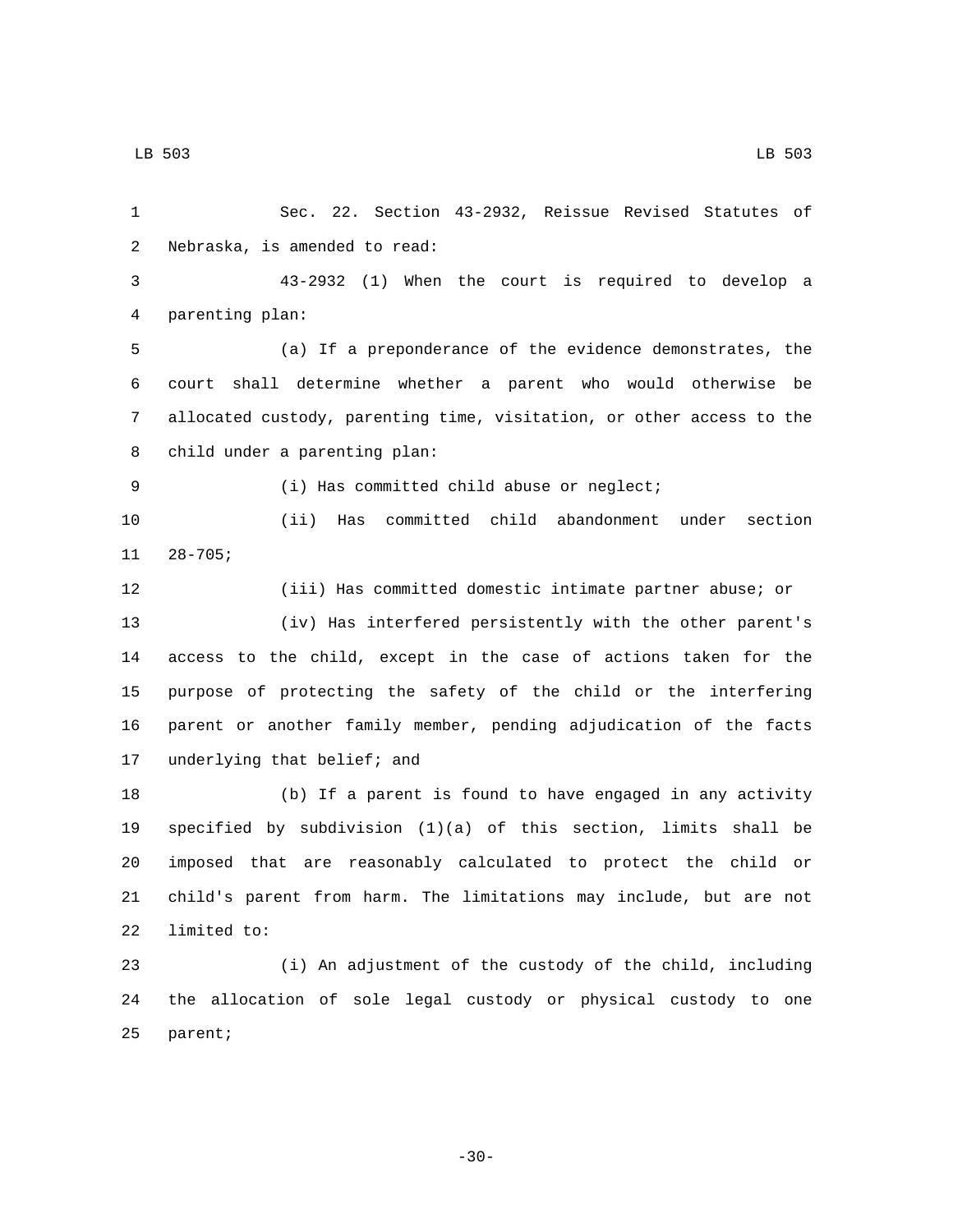LB 503 LB 503

 (ii) Supervision of the parenting time, visitation, or 2 other access between a parent and the child; (iii) Exchange of the child between parents through an intermediary or in a protected setting;4 (iv) Restraints on the parent from communication with or proximity to the other parent or the child;6 (v) A requirement that the parent abstain from possession or consumption of alcohol or nonprescribed drugs while exercising custodial responsibility and in a prescribed period immediately 10 preceding such exercise; (vi) Denial of overnight physical custodial parenting 12 time; (vii) Restrictions on the presence of specific persons 14 while the parent is with the child; (viii) A requirement that the parent post a bond to secure return of the child following a period in which the parent is exercising physical custodial parenting time or to secure other 18 performance required by the court; or (ix) Any other constraints or conditions deemed necessary to provide for the safety of the child, a child's parent, or any person whose safety immediately affects the child's welfare. (2) A court determination under this section shall not be considered a report for purposes of inclusion in the central register 24 of child protection cases pursuant to the Child Protection and Family 25 Safety Act.

-31-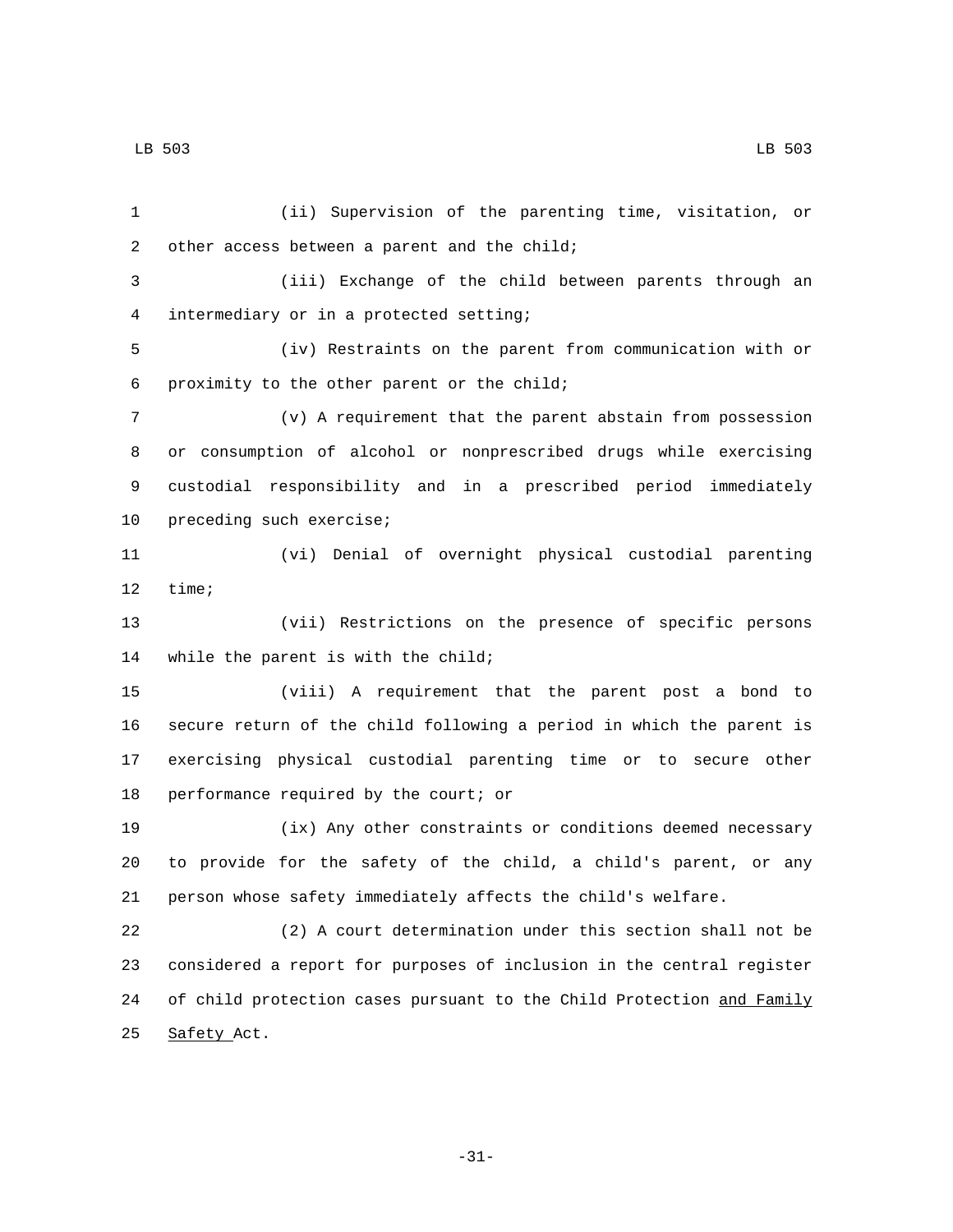(3) If a parent is found to have engaged in any activity specified in subsection (1) of this section, the court shall not order legal or physical custody to be given to that parent without making special written findings that the child and other parent can be adequately protected from harm by such limits as it may impose under such subsection. The parent found to have engaged in the behavior specified in subsection (1) of this section has the burden of proving that legal or physical custody, parenting time, visitation, or other access to that parent will not endanger the 10 child or the other parent. Sec. 23. Section 43-4318, Revised Statutes Cumulative 12 Supplement, 2012, is amended to read: 43-4318 (1) The office shall investigate: (a) Allegations or incidents of possible misconduct, misfeasance, malfeasance, or violations of statutes or of rules or regulations of the department by an employee of or person under contract with the department, a private agency, a licensed child care facility, a foster parent, or any other provider of child welfare services or which may provide a basis for discipline pursuant to the

20 Uniform Credentialing Act; and

 (b) Death or serious injury in foster homes, private agencies, child care facilities, and other programs and facilities licensed by or under contract with the department and death or serious injury in any case in which services are provided by the department to a child or his or her parents or any case involving an

-32-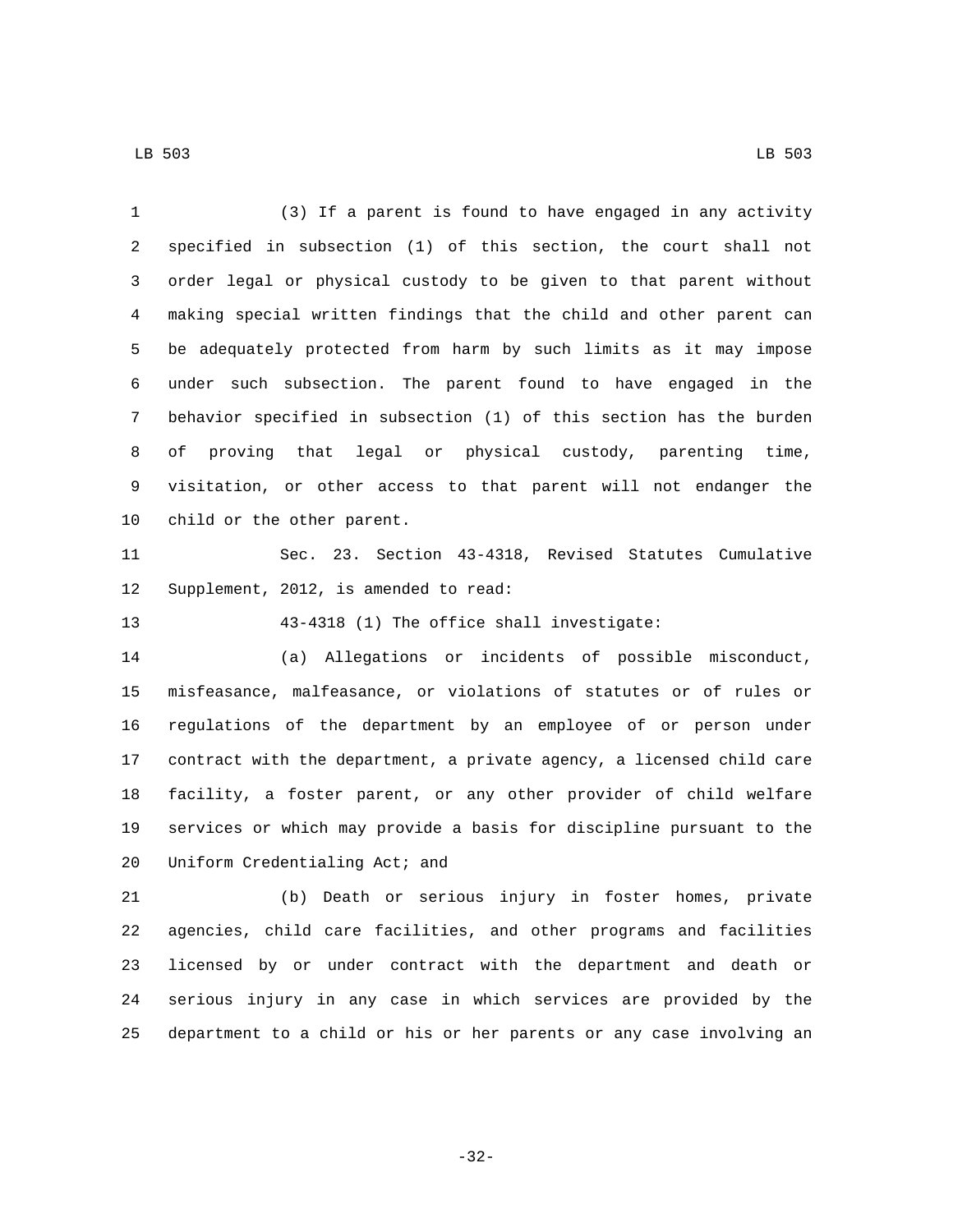LB 503 LB 503

 investigation under the Child Protection and Family Safety Act, which case has been open for one year or less. The department shall report all cases of death or serious injury of a child in a foster home, private agency, child care facility or program, or other program or facility licensed by the department to the Inspector General as soon as reasonably possible after the department learns of such death or serious injury. For purposes of this subdivision, serious injury means an injury or illness caused by suspected abuse, neglect, or maltreatment which leaves a child in critical or serious condition.

 (2) Any investigation conducted by the Inspector General shall be independent of and separate from an investigation pursuant 12 to the Child Protection and Family Safety Act. The Inspector General and his or her staff are subject to the reporting requirements of the 14 Child Protection and Family Safety Act.

 (3) Notwithstanding the fact that a criminal investigation, a criminal prosecution, or both are in progress, all law enforcement agencies and prosecuting attorneys shall cooperate with any investigation conducted by the Inspector General and shall, immediately upon request by the Inspector General, provide the Inspector General with copies of all law enforcement reports which are relevant to the Inspector General's investigation. All law enforcement reports which have been provided to the Inspector General pursuant to this section are not public records for purposes of sections 84-712 to 84-712.09 and shall not be subject to discovery by any other person or entity. Except to the extent that disclosure of

-33-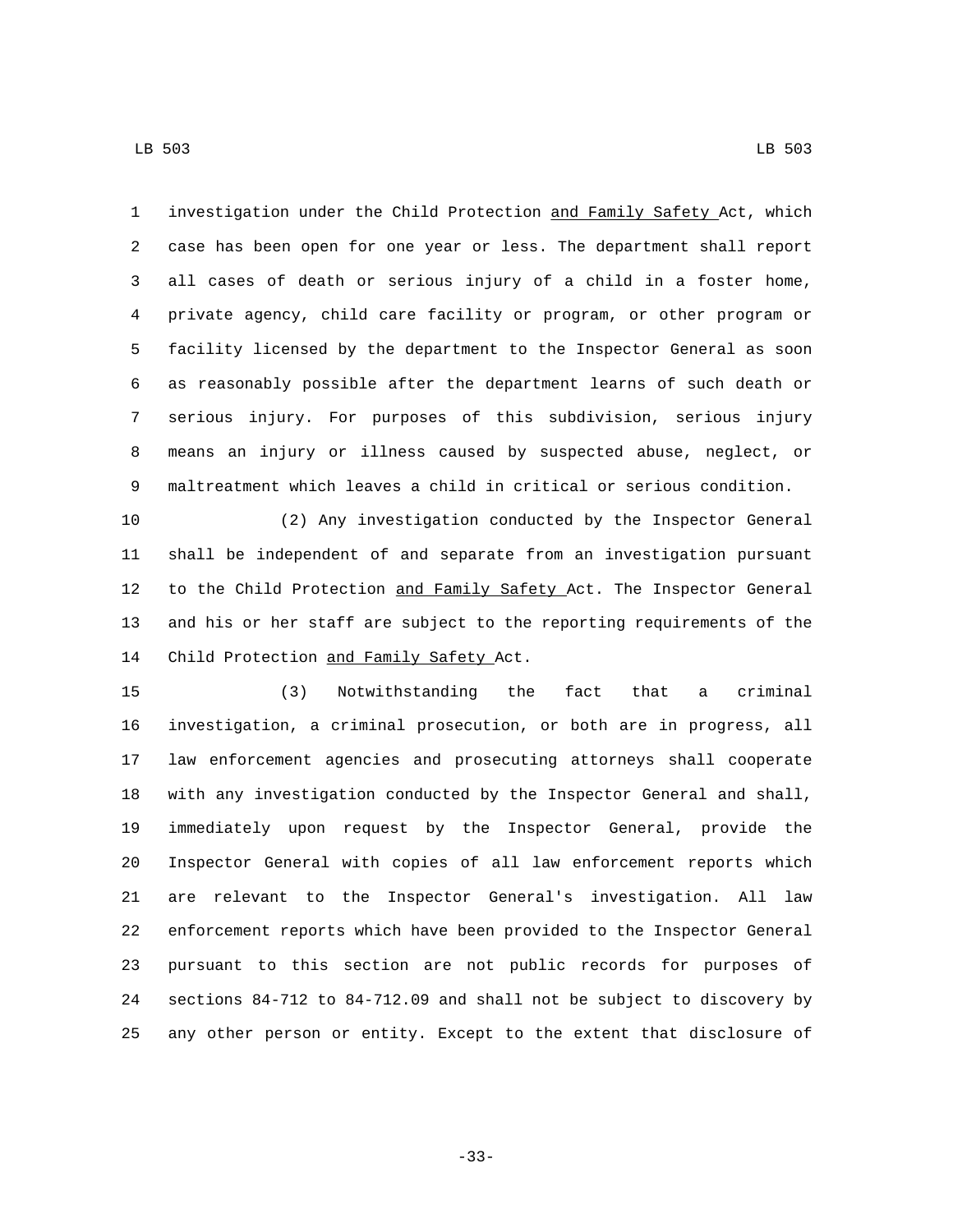information is otherwise provided for in the Office of Inspector General of Nebraska Child Welfare Act, the Inspector General shall maintain the confidentiality of all law enforcement reports received pursuant to its request under this section. Law enforcement agencies and prosecuting attorneys shall, when requested by the Inspector General, collaborate with the Inspector General regarding all other information relevant to the Inspector General's investigation. If the Inspector General in conjunction with the Public Counsel determines it appropriate, the Inspector General may, when requested to do so by a law enforcement agency or prosecuting attorney, suspend an investigation by the office until a criminal investigation or prosecution is completed or has proceeded to a point that, in the judgment of the Inspector General, reinstatement of the Inspector General's investigation will not impede or infringe upon the criminal investigation or prosecution. Under no circumstance shall the Inspector General interview any minor who has already been interviewed by a law enforcement agency, personnel of the Division of Children and Family Services of the department, or staff of a child advocacy center in connection with a relevant ongoing investigation 20 of a law enforcement agency.

 Sec. 24. Section 43-4331, Revised Statutes Cumulative 22 Supplement, 2012, is amended to read:

 43-4331 On or before September 15 of each year, the Inspector General shall provide to the Health and Human Services Committee of the Legislature and the Governor a summary of reports

-34-